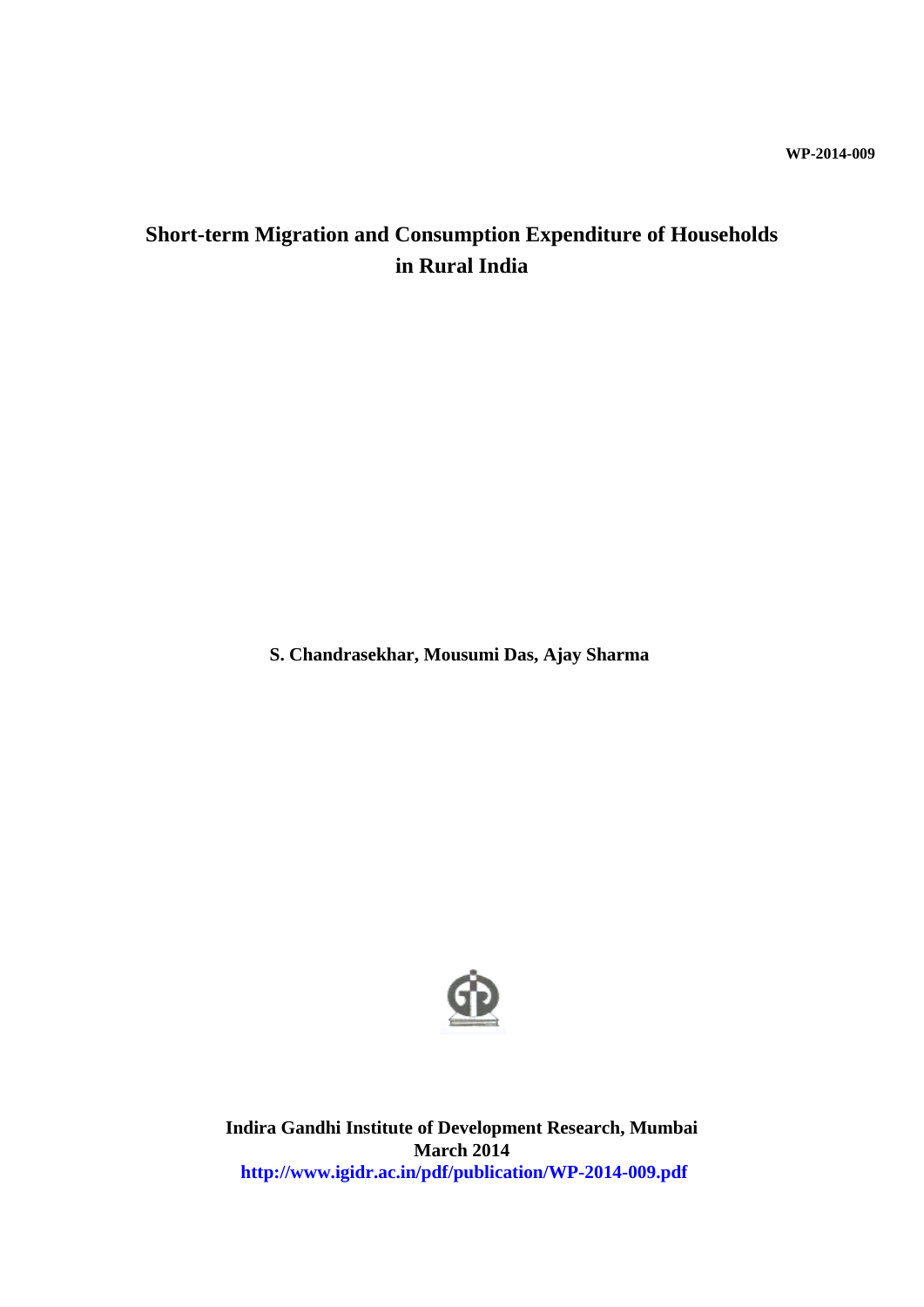# **Short-term Migration and Consumption Expenditure of Households in Rural India**

**S. Chandrasekhar, Mousumi Das, Ajay Sharma Indira Gandhi Institute of Development Research (IGIDR) General Arun Kumar Vaidya Marg Goregaon (E), Mumbai- 400065, INDIA Email (corresponding author):** chandra@igidr.ac.in

#### **Abstract**

*In 2007-08, short-term migrants constituted 4.35 per cent of the rural workforce. A total of 9.25 million households in rural India had short-term migrants.Using a nationally representative data for rural India, this paper examines differences in consumption expenditure across households with and without a household member who is a short-migrant. We use an instrumental variable approach to control for the presence of a short-term migrant in a household. We find that households with a short-term migrant have lower monthly per capita consumption expenditure and monthly per capita food expenditure compared to households without a short-term migrant. Short-term migrants are not unionised, they work in the unorganised sector, they do not have written job contracts and state governments are yet to ensure that the legislations protecting them are properly enforced. This could be one of the reasons why we do not observe higher levels of expenditure in households with such migrants.* 

#### **Keywords: Short-term migration, Household consumption, Rural-urban linkages**

### **JEL Code: O1, R23**

#### **Acknowledgements:**

An earlier version of the paper was presented at the Asian Population Conference 2012 and we received useful comments from the participants. This paper is written as part of the "Strengthen and Harmonize Research and Action on Migration in the Indian Context" an initiative supported by Sir Dorabji Tata Trust and Allied Trusts.The usual disclaimer applies.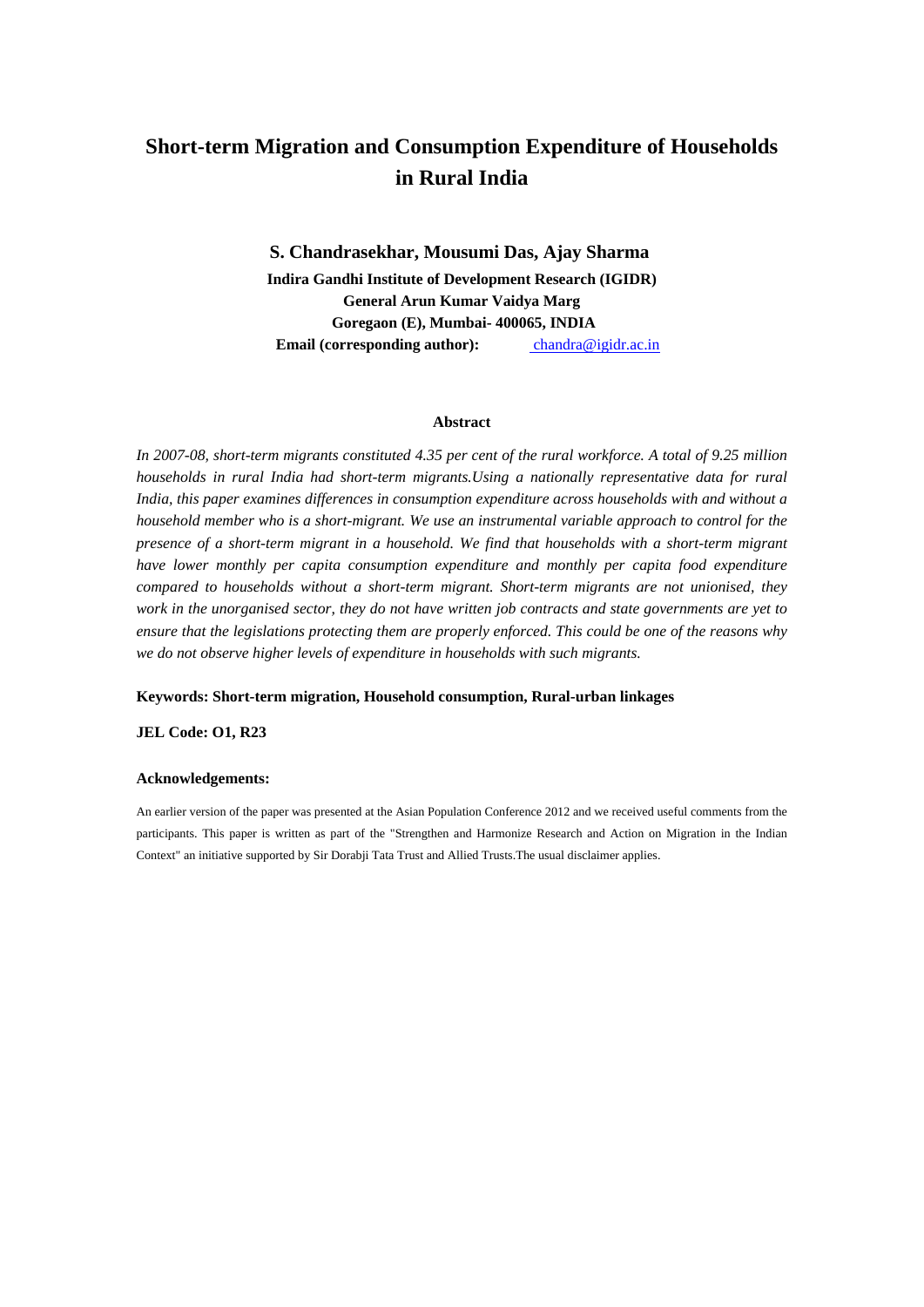## **Short-term Migration and Consumption Expenditure of Households in Rural India**

## **1. Introduction**

India's Economic Survey for the year 2012-13 asks the pointed question "*where will the good jobs come from?*" The fact is that not enough well-paying jobs are being created. A total of 23.33 million jobs were lost in agriculture and 4.02 million jobs in manufacturing over the period 2004-05 and 2009-10. These losses were offset by a gain of 25.89 million jobs in non-manufacturing (primarily in the unorganised construction sector) and 2.7 million jobs in the services sector (Government of India 2011). Over this period the employment elasticity in agriculture and manufacturing was negative in all the major states of India. Hence, the XII<sup>th</sup> Five Year Plan (2012-17) was prepared against the backdrop of the phenomenon of jobless growth in the organised sector and an increase in shortterm migration. Both these facts were explicitly acknowledged by the Report of the Working Group on Employment, Planning & Policy for the Twelfth Five Year Plan (Government of India 2011). In its report the Working Group notes that in the last decade workers and households did not migrate permanently but only for a short period of time, i.e. temporarily. They did not sever their link to land in rural areas.

A logical question that follows is whether households with an individual who is a short-term migrant are better off or worse off than households without a short-term migrant. This is primarily an empirical question. The nature of economic activities pursued by the short-term migrants would determine how the household's well-being is affected. Since short-term migrants are employed in low productive, non-contractual jobs it is unlikely that their earnings are going to be high. Also if short-term migrants are from the poorer sections of the society they are unlikely to have the necessary financial and social resources to search for and find remunerative jobs. Further, since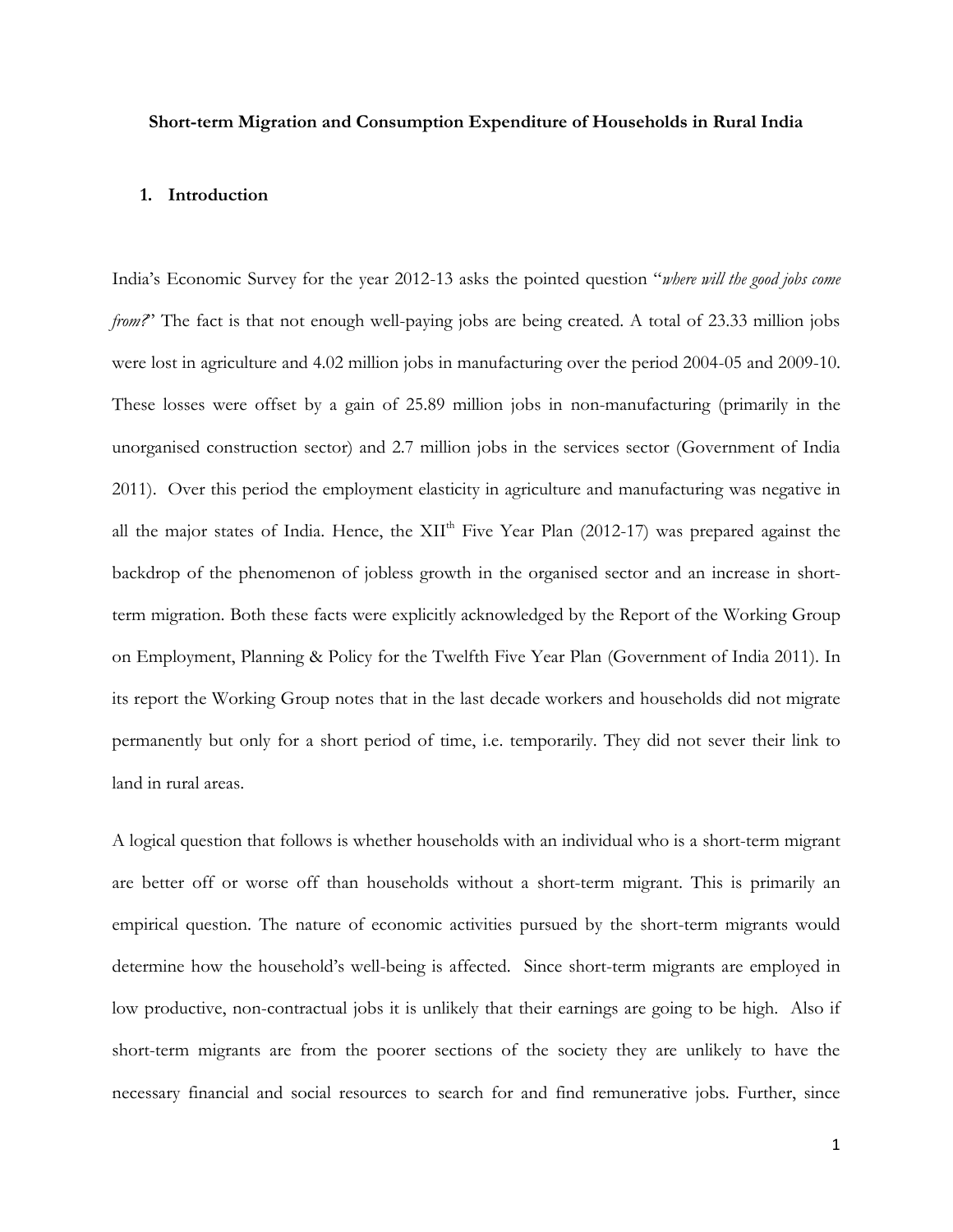these individuals are members of the household there is no role played by remittances. In fact in its Report, the Working Group on Employment, Planning & Policy, characterizes these migrants as follows: "This is not the kind of labour force who are likely to be available to work in manufacturing or modern services, mainly on account of their lack of skills, and often even primary education. Their migration is a reflection of rural distress, driven by the fact that 84% of India's farmers are small and marginal farmers, tilling only less than 2.5 acres of land" (Government of India 2011 p. 87). In light of the above discussion, our objective is to test the conjecture that households with short- term migrants are not necessarily better off than households without a short-term migrant.

Towards this, we use cross section data from a nationally representative survey on employment, unemployment and migration conducted by India's National Sample Survey Organisation in 2007-08 to understand differences in household consumption expenditure across households with and without short-term migrants. In the survey, a short-term migrant is identified as an individual who 'stayed away from the village/town for a period of one month or more but less than six months during the last 365 days preceding the survey for employment or in search of employment'.

Exercising care in identifying who is a migrant is important especially when we compare outcomes across different type of households. The identification of a short-term migrant is not uniform in the literature and we provide two examples from recent studies. In their analysis of food consumption pattern of migrants in Vietnam, Nguyen and Winters (2011) capture "short-term migration as a dummy variable which takes a value of one if the household has at least one individual who stays in the household for a cumulative period of less than or equal to 6 months in the past twelve months prior to the survey, but was gone the remaining part of the year" (p.74). de Brauw (2010) in his work on seasonal migration and agricultural production in Vietnam defines "seasonal migrants as members of the household who left for part of the year to work, but are still considered household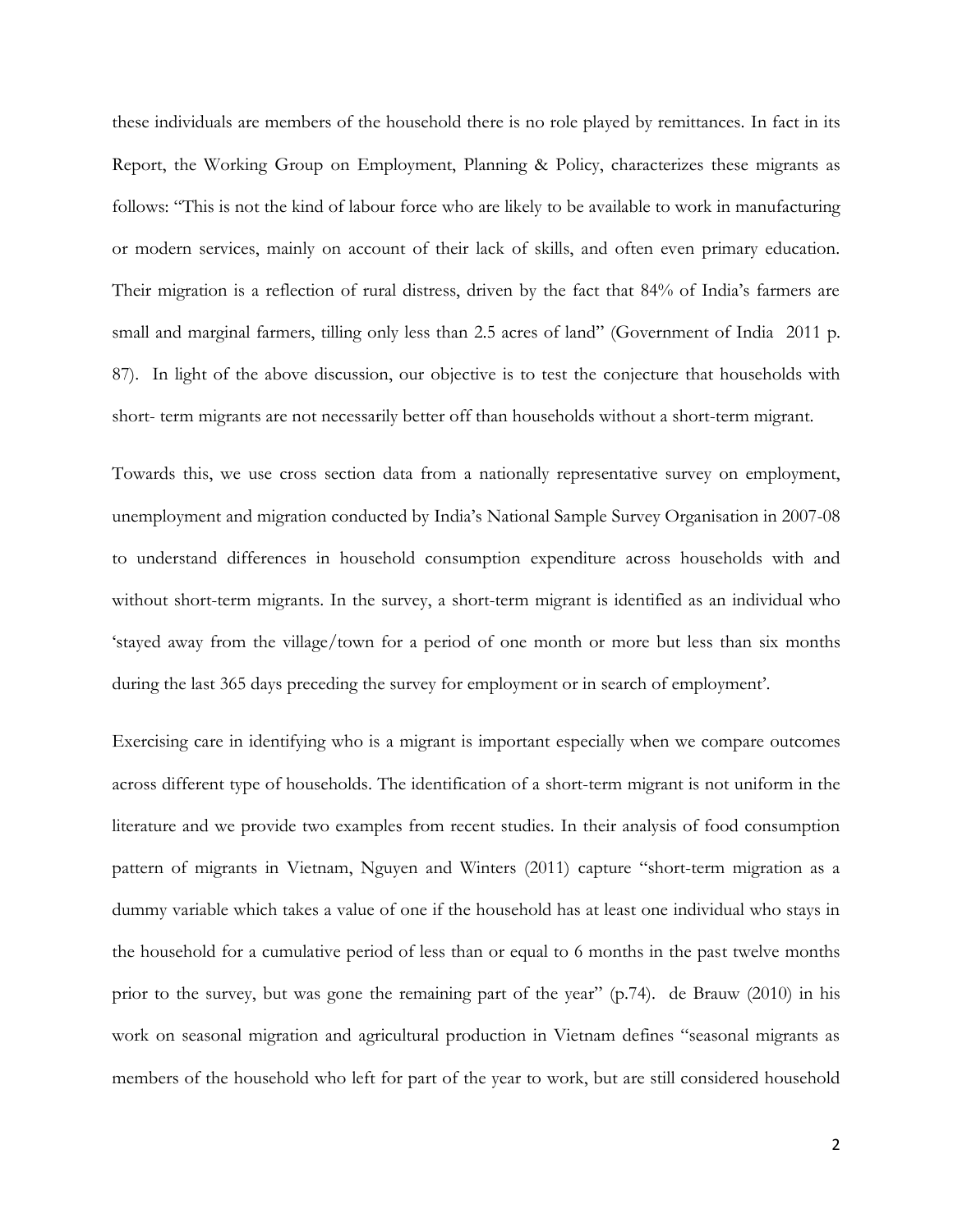members" (p.116). In the literature it is argued that the following five individual characteristics can help researchers to determine who is a migrant: place of birth, whether or not individual resides in the place of birth, household membership, duration of any stays away from the residence, and time period of reference (Carletto et al. 2011). The data set we use in this paper helps us identify a shortterm migrant based on the last three characteristics. Instead of place of birth and whether or not the individual resides in the place of birth we have an indicator for the individual's usual place of residence in the 365 days preceding the survey. Hence it is reasonable to assert that the NSSO survey has a reliable indicator of who is a short-term migrant.

The impact of migration on well-being of the household depends among other things on the individual's and household's socio-economic status. In a recent article Zezza et al. (2011) provide an overview of the literature on how migration affects consumption and nutritional outcomes. Depending on the validity of the variables used as instruments for migration status the results are either given the flavour of causation or at best partial correlation. The evidence on whether migrant households have higher consumption expenditure than non-migrant households is mixed. Karamba et al. (2011) who analyse food consumption pattern of migrants in Ghana found that "migration does not substantially affect total per capita food expenditures, and has a minimally noticeable effect on food expenditure patterns" (p.51). In the context of Albania, households that migrated from rural to peri-urban areas were found to have lower consumption than those who stayed back (Hagen-Zanker and Azzarri 2010). A longitudinal study for Tanzania (1991-2004), found that consumption expenditure of migrant households increased by 36 percent as compared to that of non-migrant households (Beegle et al. 2011). Nguyen and Winters (2011), in the case of Vietnam found that short-term migration had a more pronounced effect on per capita food expenditure, calorie consumption and food diversity than long-term migration. Overall these findings do not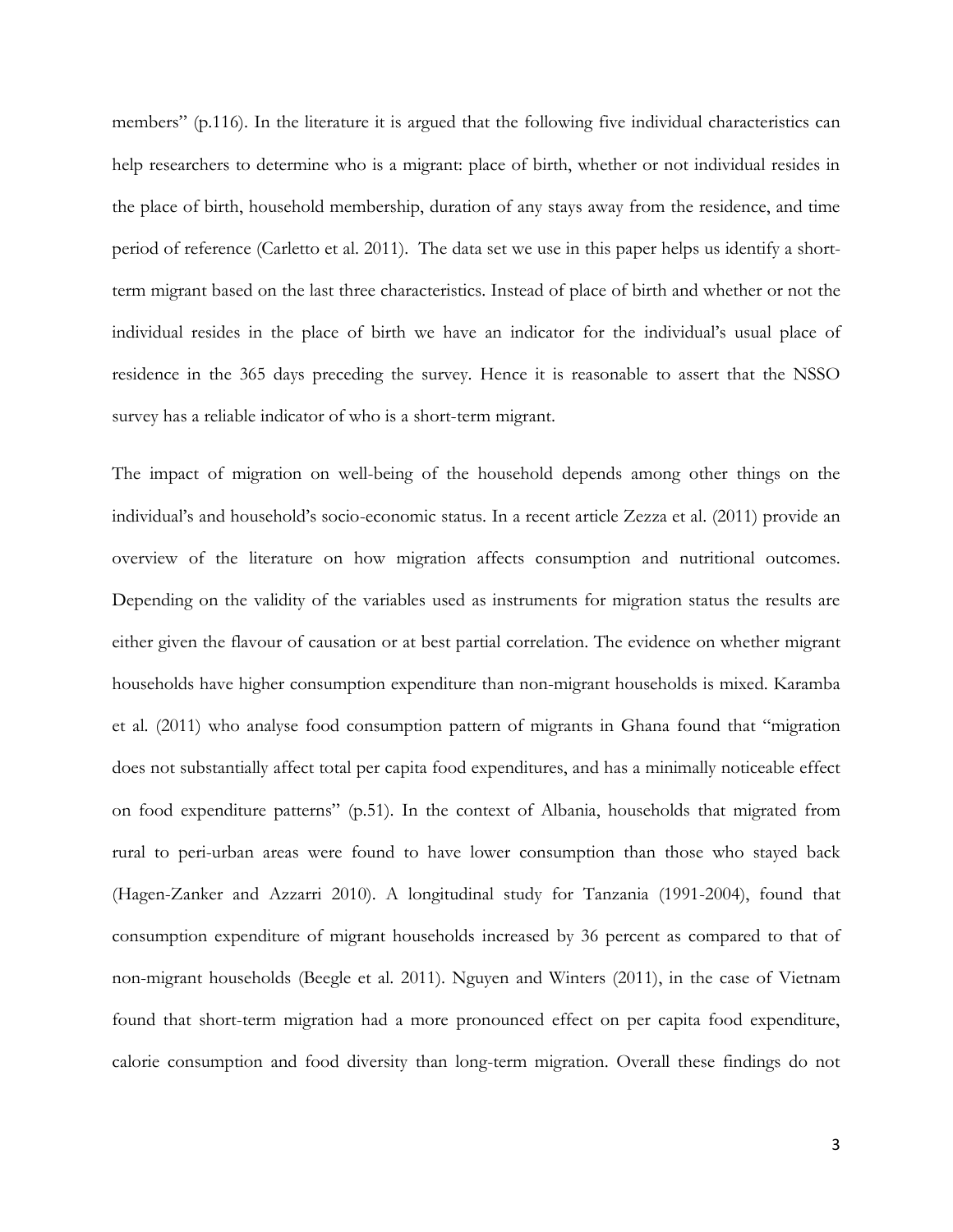provide a clear relationship between migration and consumption, and more research on this issue needs to be done, before reaching any conclusion.

### **2. The Indian Context**

In a recent article reviewing India's growth performance, Kotwal et al. (2011) point out that one distinct aspect of India's experience is the slow rate of decline in the share of workforce employed in agriculture. The share of agriculture in value added as a percent of gross domestic product decreased from 39 percent in 1983-84 to 20 percent in 2004-05 while the share of agriculture in total employment declined from 68 percent to 58 percent. They argue that "An important component of growth—moving labor from low to high productivity activities—has been conspicuous by its absence in India. Also, as the labor to land ratio grows, it becomes that much more difficult to increase agricultural wages and reduce poverty" (p. 1195). In fact the findings from a survey conducted by National Sample Survey Organisation (NSSO) in 2003 revealed that 27 percent of the farmers did not find farming profitable and given an option 40 percent of farmers would not wish to continue farming and instead pursue other opportunities (Government of India 2005). Pursuing other opportunities is easier said than done in light of the stickiness in the unemployment rate and relatively high level of under employment. In 2004-05, the unemployment rate was 8.2 percent in rural and 8.3 percent in urban India (Government of India 2006). The unemployment rate was much higher among the youth aged 15-29 years as compared to that in the overall population. Overall, the level of underemployment was high with 11 per cent of usually employed rural men and 7 per cent of usually employed rural women aged 15 years and above available for additional work.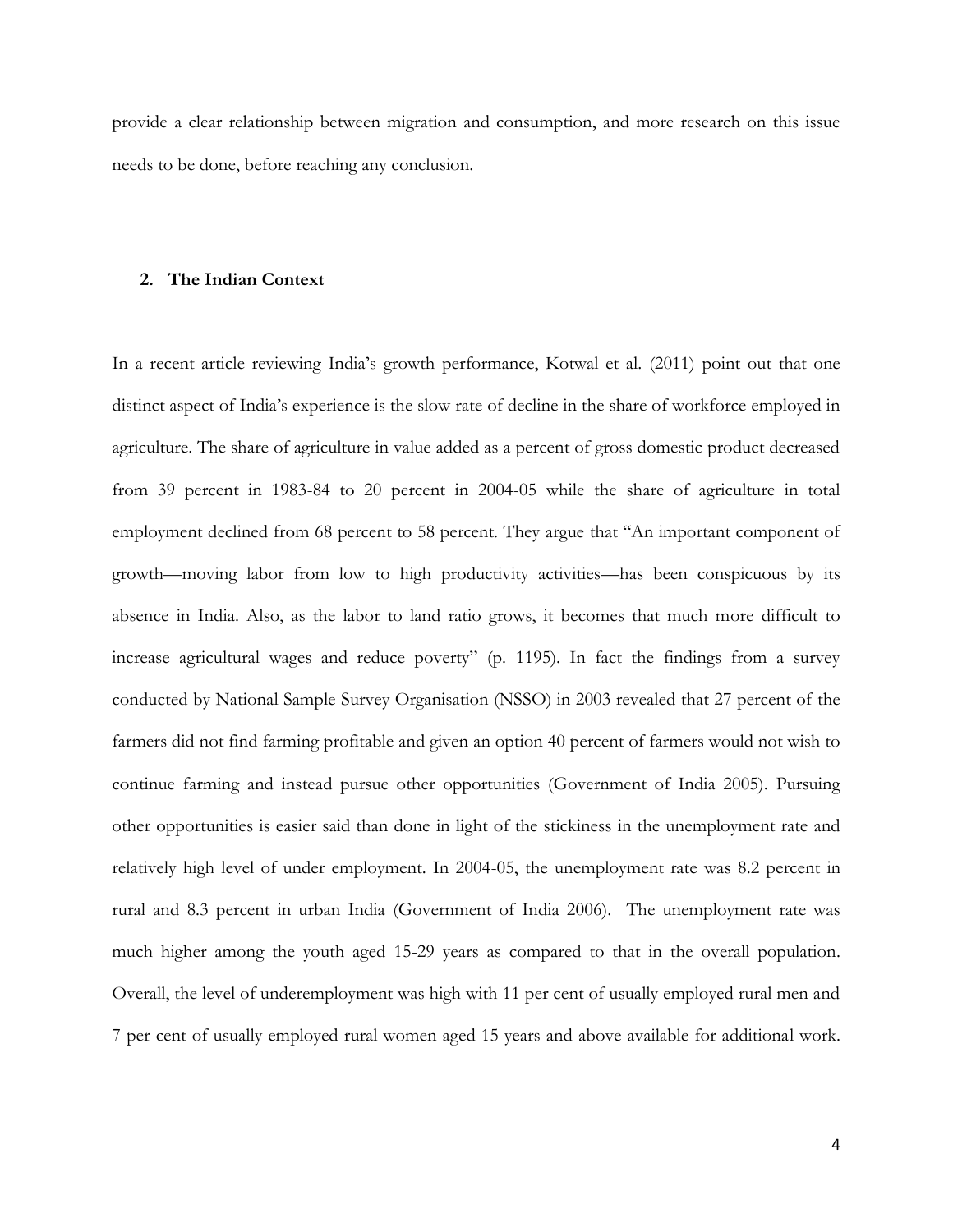In short, the macro picture suggests that one would observe migration driven by push factors at the source.

In the Indian context, seasonal migration is not a new phenomenon and the issue has been researched at length by many scholars either from the viewpoint of migration or non-farm employment (Cali and Menon, 2013; Deshingkar and Start, 2003; Haberfeld et al. 1999). Breman (1996) has written at length about seasonal migration in South Gujarat (India) since 1970. He argues that the main reason for increased seasonal migration is the decline in agricultural employment and landless tribal households in this region. Further, he points out that increased urbanization in Gujarat has attracted these individuals to migrate on a short-term basis to work in the informal sector. This diversification strategy has helped households in sustaining their livelihoods. Mosse (2005) argued that seasonal migration has become an "irreversible part of the livelihoods of rural adivasi communities in western India" (p. 3025). Cali and Menon (2013) argue that migration is a channel through which urbanization and growth of non-farm sector leads to a reduction in rural poverty. They also talk of how seasonal migration is a mechanism of urban-rural linkage and benefit transfers. Haberfeld et al. (1999) based on a micro study in southern Rajasthan, find that seasonal migration is a coping and risk reducing strategy. They also find that seasonal migrant households are characterized by low levels of education and income. In their sample almost 60 percent of the income of households can be attributed to seasonal migration. Reviewing the micro studies on nonfarm employment in the Indian context, Basu and Kashyap (1992), document that "temporary migration of labour force from rural to urban area, particularly of commuting variety, account for a sizeable portion of workforce in various economic activities of the urban centres as well as form a major share of off-season employment of agricultural labour and small farmers" (p. A-188). The authors argue that the nature of rural non-farm employment attract casual and seasonal workers with inadequate land holding, who keep on shifting between agricultural and non-agricultural jobs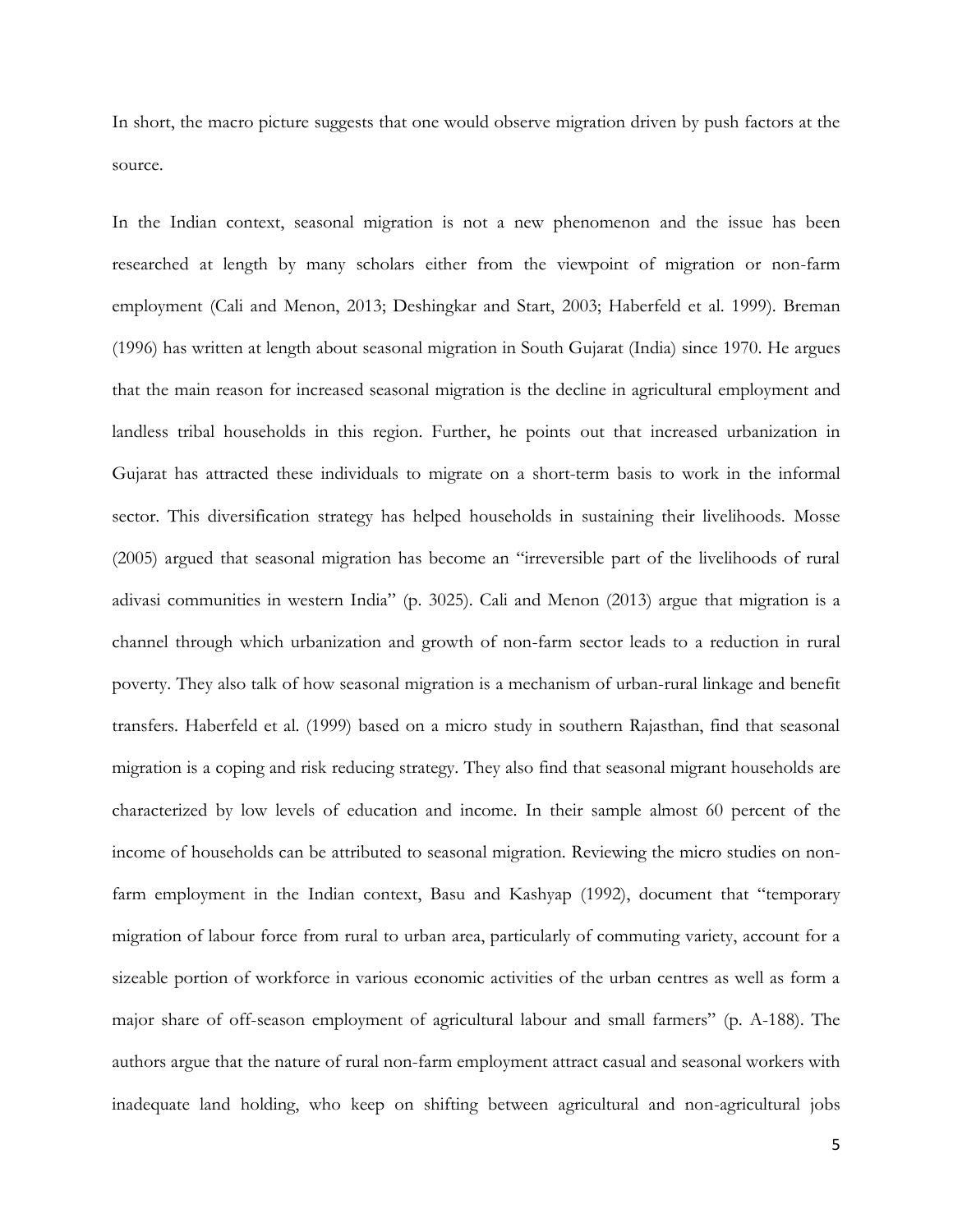between crop seasons and off-seasons to supplement their household income. They term this as "distress diversification".

Today, what is new about seasonal migration is its size. The obvious question that arises is why households will not relocate from their current place of residence in rural area rather than resort to short-term migration. First, there is a view that short-term migrants accept lower wages since they believe that these are temporary positions. Further, in the construction sector where many shortterm migrants work, migration networks establish matches between demand for jobs and where openings exist. Second, relocating permanently within the district or the state is not necessarily an attractive option since in the aggregate there are not enough jobs in the non-farm sector. Third, cities are not welcoming of migrants as reflected by the following two facts: the population in the core of India's largest cities has shrunk in the period 2001-11 and the rate of population growth in the corresponding urban agglomerations has declined more than can be explained by decrease in fertility rates. These two facts put together imply that in-migration rates have declined and this is consistent with the general observation that individuals do not want to sever their link to the land in the rural areas<sup>1</sup>.

Kundu (2009) and Kundu and Saraswati (2012) have described the phenomenon of cities being unwelcoming of migrants, i.e. exclusionary urbanization. Symptoms of exclusionary urbanization include urbanization of poverty; unaffordable accommodation and higher cost of living in the cities; and increase in the number of households living in slum like conditions. All these symptoms are evident in the Indian context. First, the total number of rural poor declined from 252 million in

l

<sup>&</sup>lt;sup>1</sup> There is an active debate on whether the Mahatma Gandhi National Rural Employment Guarantee Scheme under which each rural household is entitled to a maximum of 100 days of employment in a year can impact short term migration. The conjecture is that since employment has to be given if there is demand it would reduce seasonal as well as distress migration. However, the debate is far from conclusive given the absence of appropriate data to address this question with a certain level of robustness. We do not have to control for the impact of this scheme since in the period we consider for analysis the scheme had not been rolled out nationwide. Also the average mandays of employment offered to a beneficiary household was 33 days (Government of India 2008).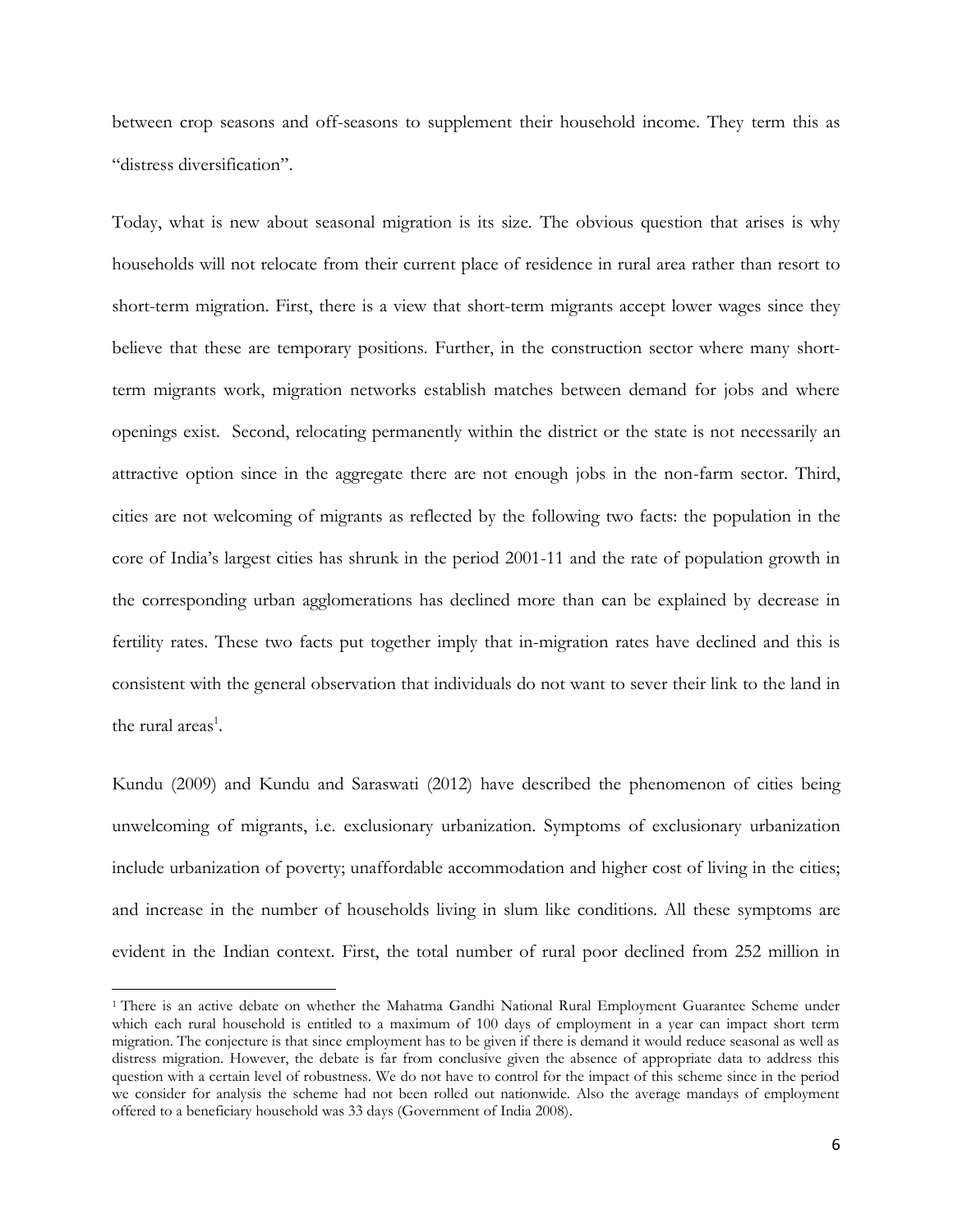1983 to 221 million in 2004-05 while the total number of urban poor increased from 71 million to 81 million during this period (Government of India 2002, 2007). It is estimated that by 2020, the total number of urban poor could be as high as 113.6 million (Mathur 2009). This would represent an increase of 22 million over the period 2004–2020. Second, it is also estimated that 75.26 million individuals accounting for 26.31 percent of India's urban population lived in slums of urban India in 2001. It was projected that this number would have increased to 93.06 million by the year 2011 (Government of India 2010a). So migrating permanently to urban areas is not an attractive option.

More importantly, households migrating from rural to urban areas will have to give up the benefits of the programmes that they are entitled to in rural areas. The Government of India has developed a business plan for rural infrastructure under the programme Bharat Nirman. Under this the focus is on improving coverage of water supply, road connectivity, building housing stock, increasing teledensity, providing electricity and increasing area covered under irrigation. As the name of another scheme suggests, Provision of Urban Amenities in Rural Areas is a scheme launched by the Central Government for providing '*livelihood opportunities and urban amenities to improve the quality of life in rural areas*'.

## **3. Data and Summary Statistics**

The analysis, in this paper, is based on the sixty-fourth round of the NSSO's survey on Employment, Unemployment and Migration conducted from July 2007 to June 2008 across 35 states and union territories of India. The survey covered a sample of 79,091 rural and 46,487 urban households, collecting information on a total of 374,294 rural and 197,960 urban individuals. This survey is nationally representative. The sample frame for the survey is the Census of India 2001. Details of the stratified multistage sampling design are available in the report published by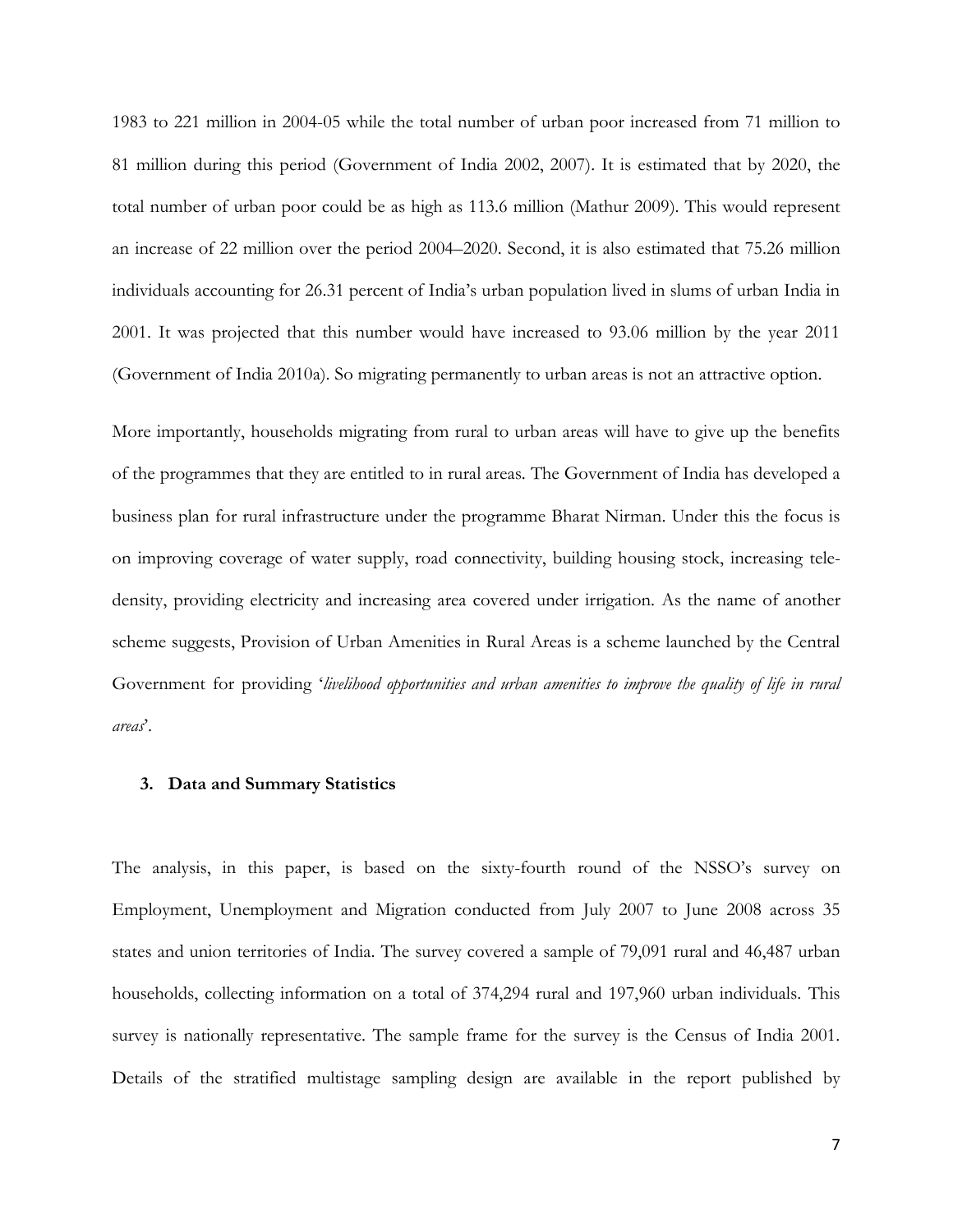Government of India (2010b). The lowest geographical unit is known as the first stage unit (FSU), which would be a village in rural India. Households are chosen from the FSU based on the following criteria: two households having at least one out-migrant and received at least one remittance from him/ her during last 365 days; four households among the remaining households having at least one other type of migrant, including temporary out-migrants, for employment purpose; and four other households.

In addition to household characteristics, detailed information on demographic and socio-economic characteristics of the members was also collected. The survey has information on two aspects: whether the entire household migrated and whether any member of the household is a migrant. Among individuals who can be identified as migrants, we can clearly identify who is a short-term migrant<sup>2</sup>. A short-term migrant is an individual who has stayed away from the village/town for a period of one month or more but less than six months during the last 365 days preceding the survey, for or in search of employment. The cut-off of six months is used to determine the usual place of residence.

Due to definitional issues the counting of the number of seasonal migrants is contentious. Deshingkar (2006) has argued that the official estimates are on the lower side. Much of the confusion in the literature on estimation comes from how the current place of residence is defined. The survey manual of NSSO defines a household and its members as follows: "A group of persons normally living together and taking food from a common kitchen will constitute a household. It will include temporary stay-away (those whose total period of absence from the household is expected to be less than 6 months) but exclude temporary visitors and guests (expected total period of stay less

 $\overline{\phantom{a}}$ 

<sup>&</sup>lt;sup>2</sup>In Karamba et al. (2011) a migrant is defined as an individual living outside the household. This definition has the following short comings. First, they do not know whether the individual migrated out of the household is part of the household or not. Second, they are unable to distinguish between long-term and short-term migrants in a household.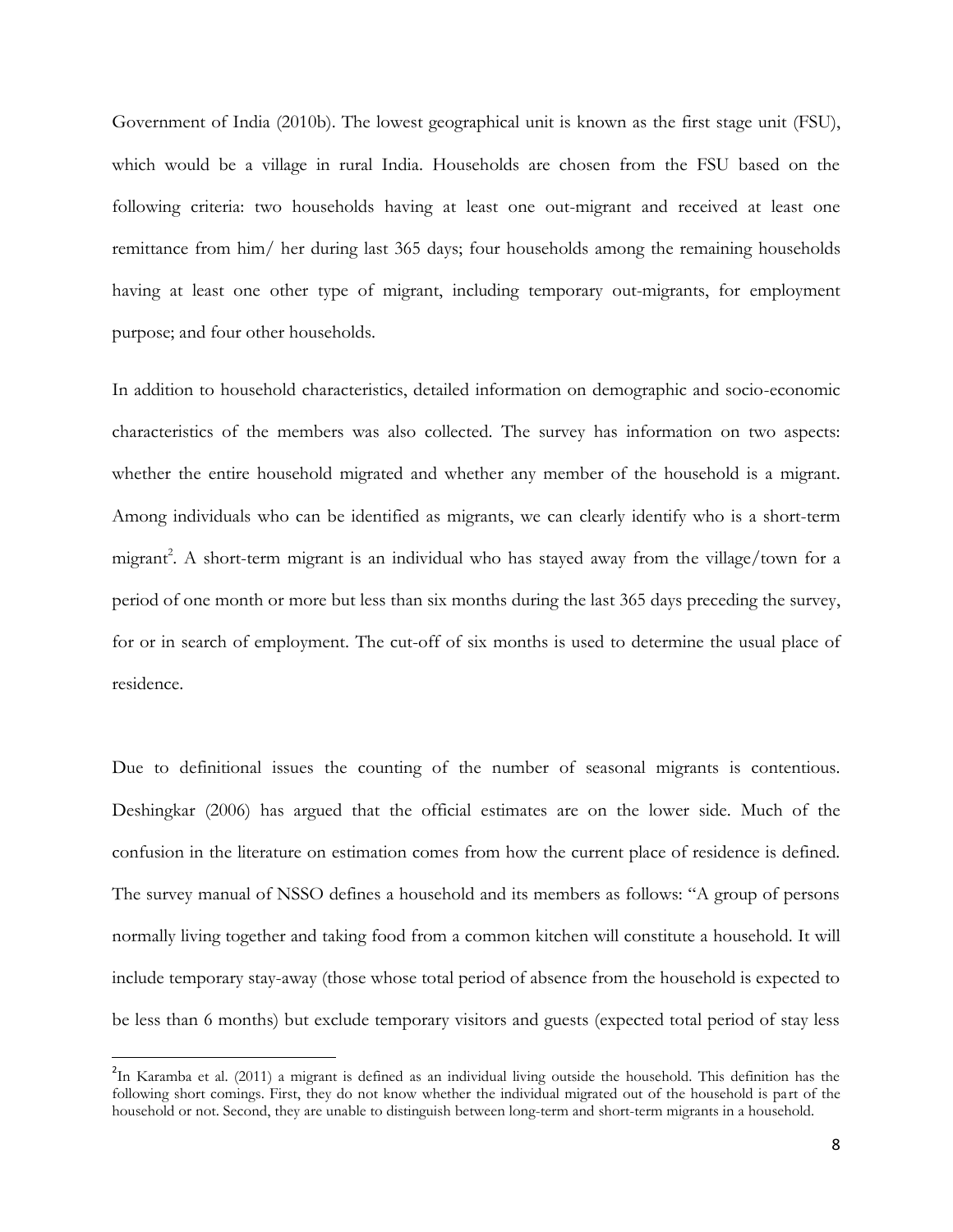than 6 months)". There are many instances where an individual who is considered as a member of the household spends over six months away from home and is a resident of the household for less than six months. Some would argue that these individuals should be considered as short-term migrants. However, based on NSSO's criteria this individual is not a member of the household and hence not a short-term migrant. This individual would be enumerated where he or she spent more than six months of the year working. Further, these individuals would be classified as out-migrants by NSSO. So the debate is really over how many out-migrants are likely to be short-term migrants if one did not use the criteria of six months used by NSSO for deciding the place of residence. It is reasonable to argue that since NSSO applies this definition consistently in the survey, the analysis in this paper is not affected by the debate over the count of short-term or seasonal or circular migrants.

It is estimated that in 2007-08, a total of 12.58 million short-term migrants lived in rural India. They constituted 1.7 per cent of rural population. Alternatively, they constituted 4.35 per cent of the rural workforce. In terms of household, 9.25 million households in rural India had a household member who was a short-term migrant. Of the 159 million rural households 5.8 per cent had a short-term migrant. While 76 per cent of rural households had only one short-term migrant, 17 per cent had two short-term migrants.

### [Insert Table 1 Here]

In rural India, the average monthly per capita consumption expenditure (MPCE) of households with a short-term migrant was lower at Rs. 601 as compared to Rs 756 for households with no short-term migrant (Table 1). We also observe that the median MPCE was higher among households with no short-term migrant (Rs. 624 and Rs. 519 respectively). The kernel density estimates of MPCE distribution for the two types of household shows that there is no first order dominance in the distribution. We do not find any second order dominance between distribution of MPCE of households with and without short-term migrants.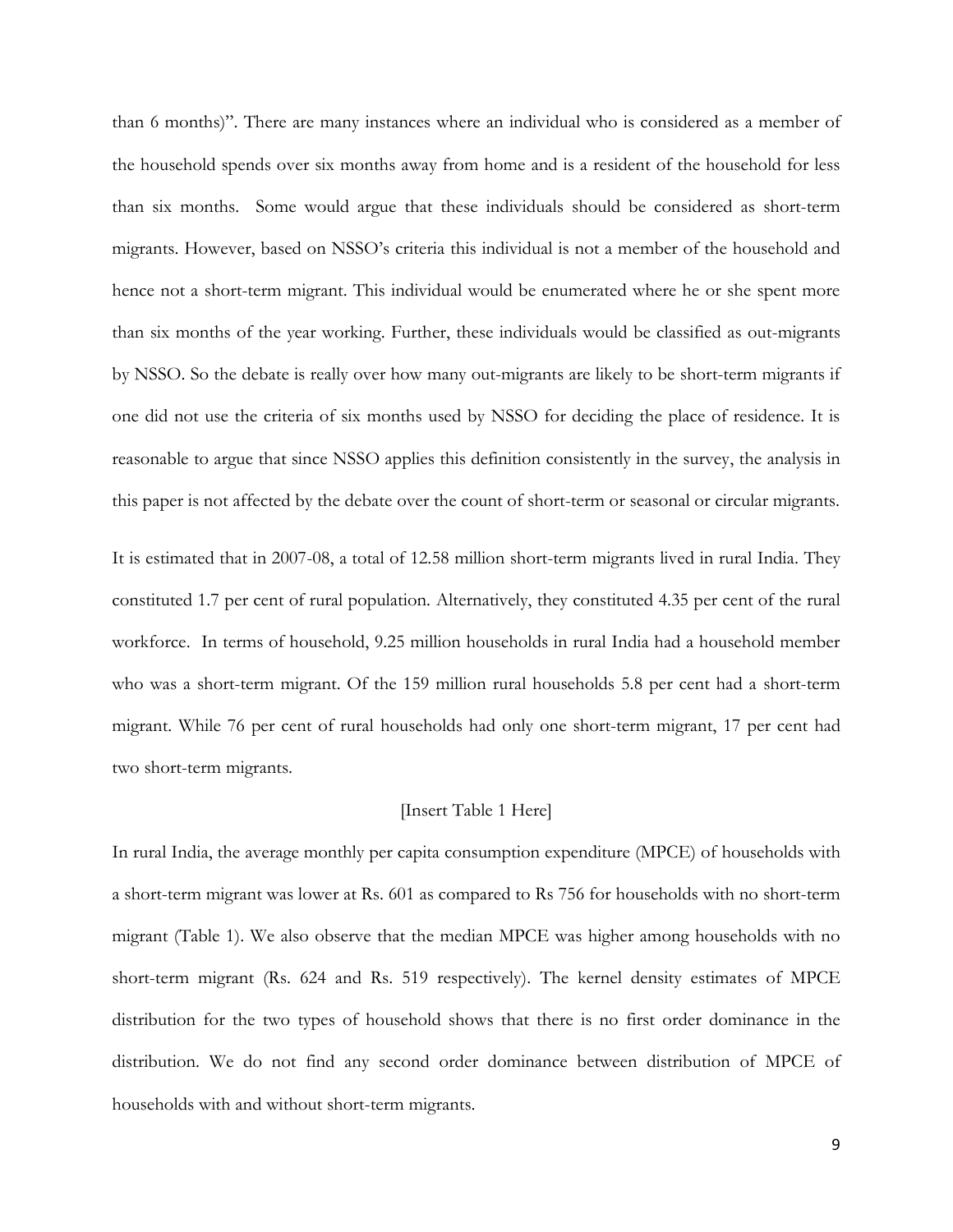### **4. Empirical Model**

l

Our unit of analysis is the household and the equation that we seek to estimate is the following:

$$
Y_i = \beta_0 + \beta_1 M i g_i + \beta_2 X_i + \varepsilon_i
$$

The dependent variable  $Y_i$  is one of the following: logarithm of MPCE, logarithm of monthly per capita expenditure on food and share of food in total monthly expenditure of the i<sup>th</sup> household. The variable  $X_i$  represents household characteristics. The variable  $Mig_i$  is a dummy variable, which takes the value one or zero depending on whether the household has a short-term migrant or does not have a short-term migrant.

Among the household variables we include the following as explanatory variables: social group (scheduled caste, scheduled tribe, other backward classes, and others), religion (Hindu, Muslim, Christian, Others), household type<sup>3</sup> (self-employed in non-agriculture, agricultural labour, other labour, self-employed in agriculture, others), and number of household members in the age group 0- 6 years, 7-14 years, 15-24 years, 25-59 years and 60 years & above. We also control for the size of land possessed by the households as an explanatory variable. Land possessed (in hectares) is a dummy variable and is coded as follows: less than 0.005, 0.005 - 0.01, 0.02 - 0.20, 0.21 - 0.40, 0.41 - 1.00, 1.01 – 2.0, and greater than 2.0 hectares. Recognising the fact that seasonality is a factor to be reckoned in rural India, the survey was conducted over four sub-rounds (July-September, October-December, January-March and April-June). We control for seasonality by including sub-round

<sup>&</sup>lt;sup>3</sup>If any single source from the following five sources - self-employed in non-agriculture, agricultural labour, other labour, self-employed in agriculture, others - contributes at least 50 percent of the income of the household during the 365 days preceding the survey, the household type corresponding to that source is assigned.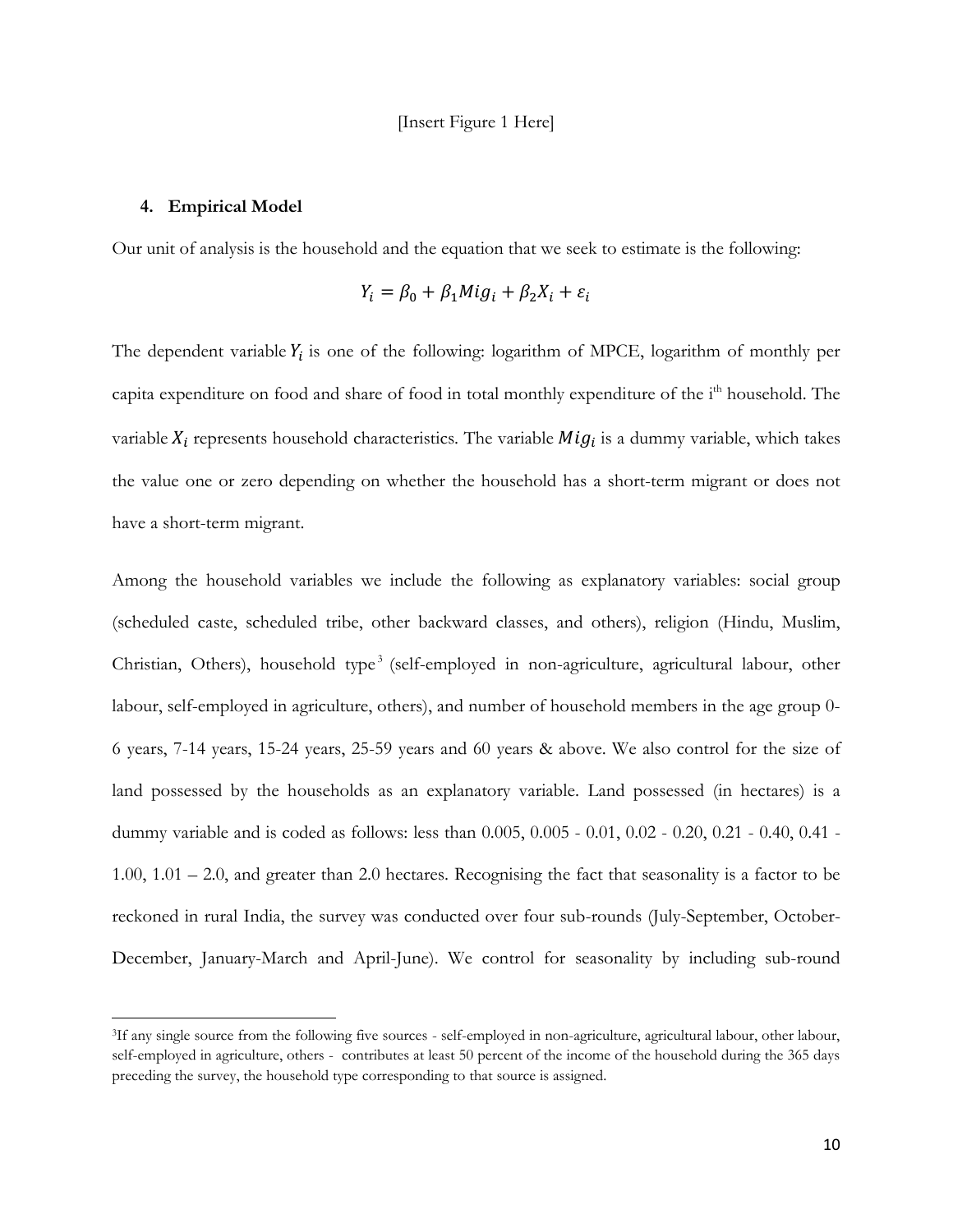dummies. In order to control for regional variation we include geographical dummies to capture variations across national sample survey regions. A national sample survey region is a geographical unit larger than a district but smaller than a state. These regions can also be grouped according to the agro-climatic zones. Each region is relatively homogenous in its characteristics. The summary statistics are given in Table 2. In the results section while interpreting the results we explain the relevance of some of the independent variables we have included in the analysis since they are specific to the Indian context.

## [Insert Table 2 Here]

.Unobserved factors like crop failure or lack of jobs, which affect the decision to migrate can affect consumption pattern of households. From cross-section data, one cannot infer "what would happen to non-migrant households if they migrate, just by looking at the experience of migrant households (or vice versa)" (p.5 McKenzie and Sasin 2007). In order to be able to make any causal statement one needs to use instrumental variable for the decision to migrate or in the case of a household the presence of an individual who is a migrant. We need to find valid instruments for the dummy variable Mig<sub>i</sub> indicating the presence of a migrant in a household. A good instrument should be correlated with migration variables and affect consumption expenditure only through its effect on migration. Based on a reading of the literature, plausible instruments can be grouped into these types, viz. demographic, previous migration behaviour and regional variables.

As is evident from the existing literature, the challenge is to find valid instruments for the decision to migrate. Choice of instruments varies from regional factors to household level characteristics which can affect the decision to migrate. Relative levels of mobility, literacy rate, change in population, and rate of migration are some of the instruments constructed using Census data in the studies on Ghana and Vietnam (Karamba et al. 2011; Nguyen and Winters 2011). Household characteristics like whether there was an indoor toilet or not and asset ownership were found to be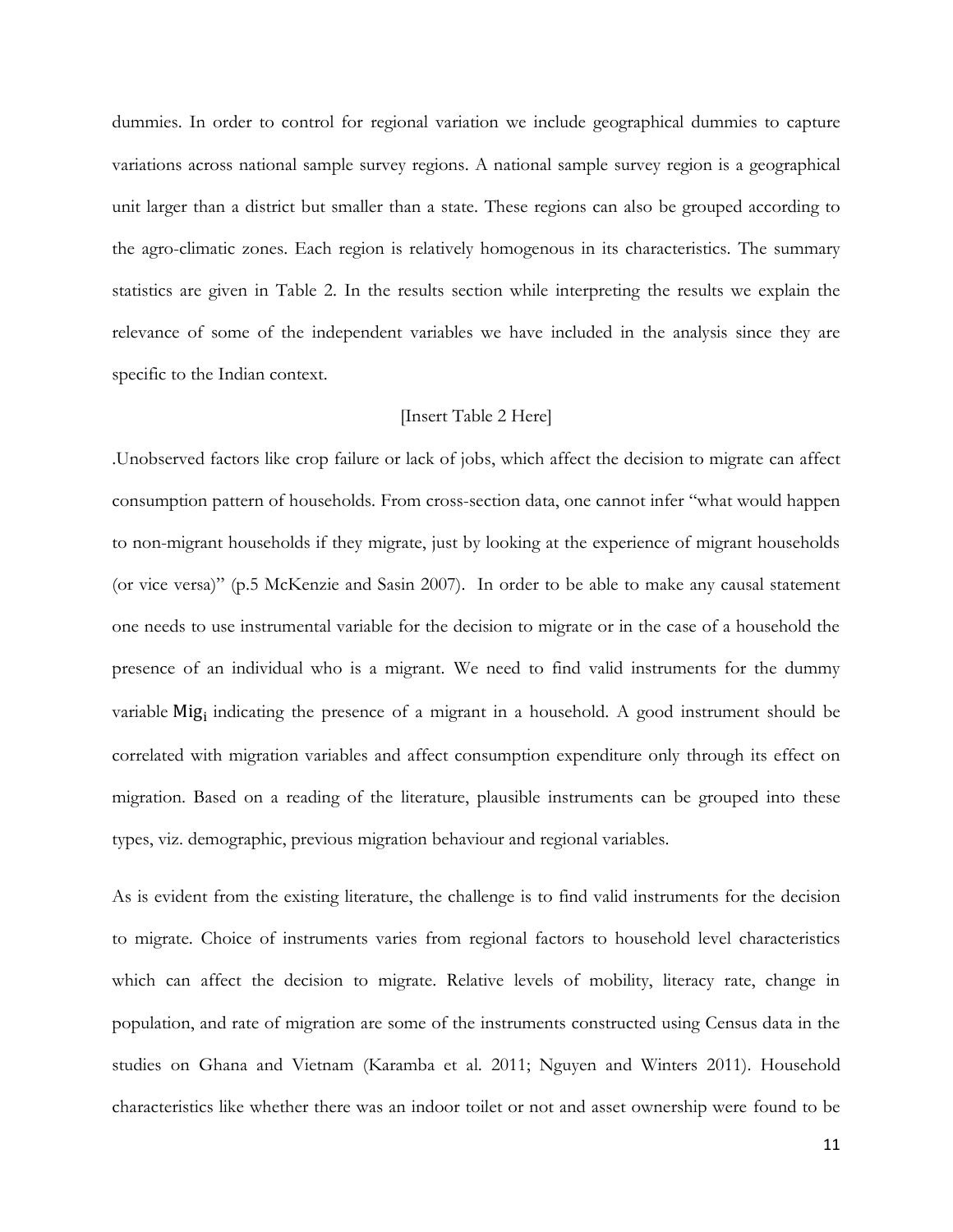valid instruments for migration from rural to peri-urban areas for Albania (Hagen-Zanker and Azzarri 2010). Beegle et al. (2011) used dummy variables for head or spouse of the household head, age rank among those between five and fifteen years, close family members, local marriage norms and son of the household head as instruments. These instruments broadly belong to three different groups: pull factors, push factors and social relationships<sup>4</sup>.

In line with the literature, we construct an indicator of migrant network at the district<sup>5</sup> level using Census of India, 2001 by calculating the proportion of migrants who moved in the last four years preceding 2001 into the district in which the household resides. In the literature, similar migrant network variables are used as instruments for migration by an individual in the household (de Brauw and Harigaya 2007; Karamba et al. 2011; Nguyen and Winters 2011). The second instrument is the level of urbanization in each NSS region. The instrument that we use is the estimate of the proportion of the district's population living in urban and peripheral urban areas of the district. While the share of urban population in every district is available as part of Census of India data, the size of population living in peripheral urban areas is not available as part of the official statistics given the dichotomous definition of what is rural and urban. Literally, the term peripheral urban, refers to an area around a city or town. Conceptually, it is rural in nature, with diverse land-use and some or many of its residents commuting to work in the nearby urban area. Estimates of the size of the peripheral urban area have been generated by geographers and for India they are available as part of the India e-geopolis data set<sup>6</sup>. The reason this is a candidate as an instrument for the dummy variable  $Mig_i$  is that districts with large peripheral urban areas probably have higher rural-urban connectedness, and hence one is likely to see more of migration or short-term migration. Both these

 $\overline{\phantom{a}}$ 

<sup>&</sup>lt;sup>4</sup> Poverty is a push factor but we cannot use the information whether a household is poor or not in the first stage regression since the poverty status is derived based on consumption expenditure.

<sup>&</sup>lt;sup>5</sup> The three geographical units at the subnational level are state, national sample survey region and the district. In 2007-08, India comprises of 35 states and union territories, 87 NSS regions and 588 districts. The NSS region is comprised of a group of districts within the state.

<sup>6</sup><http://www.ifpindia.org/Built-Up-Areas-in-India-e-GEOPOLIS.html>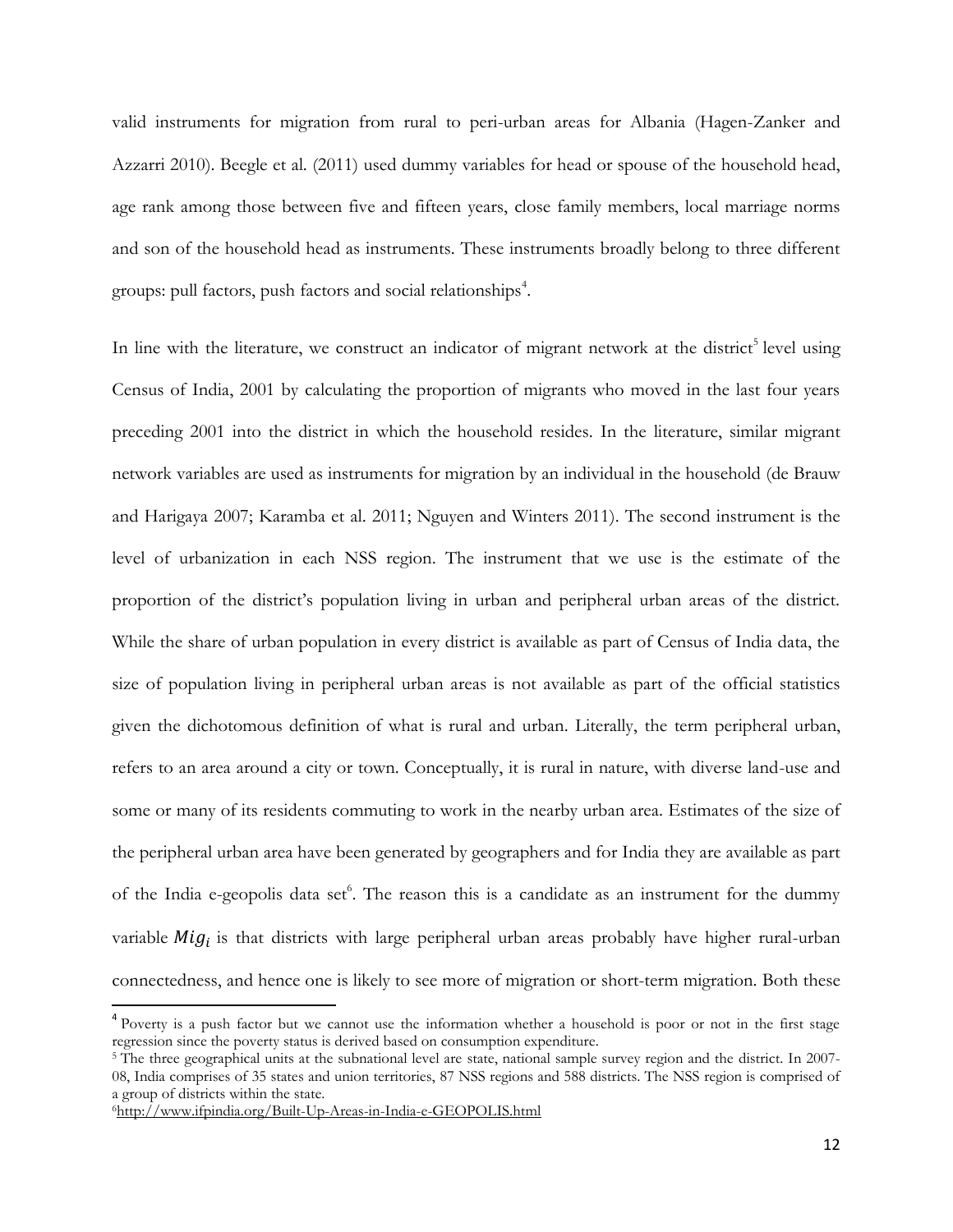variables do not directly affect MPCE but are channels through which rural and urban areas interact and hence affect the probability of migration.

We should also point out that in the literature some authors have included the characteristics of the household head as an explanatory variable (Karamba et al. 2011; Nyugen and Winters 2011). However, they do not mention whether the head of the household is a short-term migrant<sup>7</sup>. If this were indeed the case as in the case of India it would imply that in the regression, for some households we are including characteristics of the head of household who is also the short-term migrant and for some households characteristics of household head who is not a short-term migrant. In light of this we do not include the characteristics of the head of the household as an explanatory variable.

## **5. Results**

 $\overline{\phantom{a}}$ 

We first report the results based on the ordinary least square model (Table 3). The coefficient of the dummy variable  $Mig$  (indicating presence of short-term migrant in a household) is negative implying that households with short-term migrants have lower MPCE and monthly per capita food expenditure. As outlined in the earlier section, we need to use an instrument for the presence of a short-term migrant.

## [Insert Table 3 Here]

In the first stage of the IV model, in line with the literature, we estimate a linear probability model<sup>8</sup> to compute the probability of a short-term migrant being a member of the household (Table 4).

## [Insert Table 4 Here]

<sup>7</sup> In the literature on migration and consumption outcomes for valid reasons the authors do not model who in the household is a short-term migrant.

<sup>&</sup>lt;sup>8</sup> Angrist (2000) justifies the use of linear probability model, since a probit or logit model can be used for analysis, only if the estimated model is 'exactly correct', which is hardly the case in empirical exercises.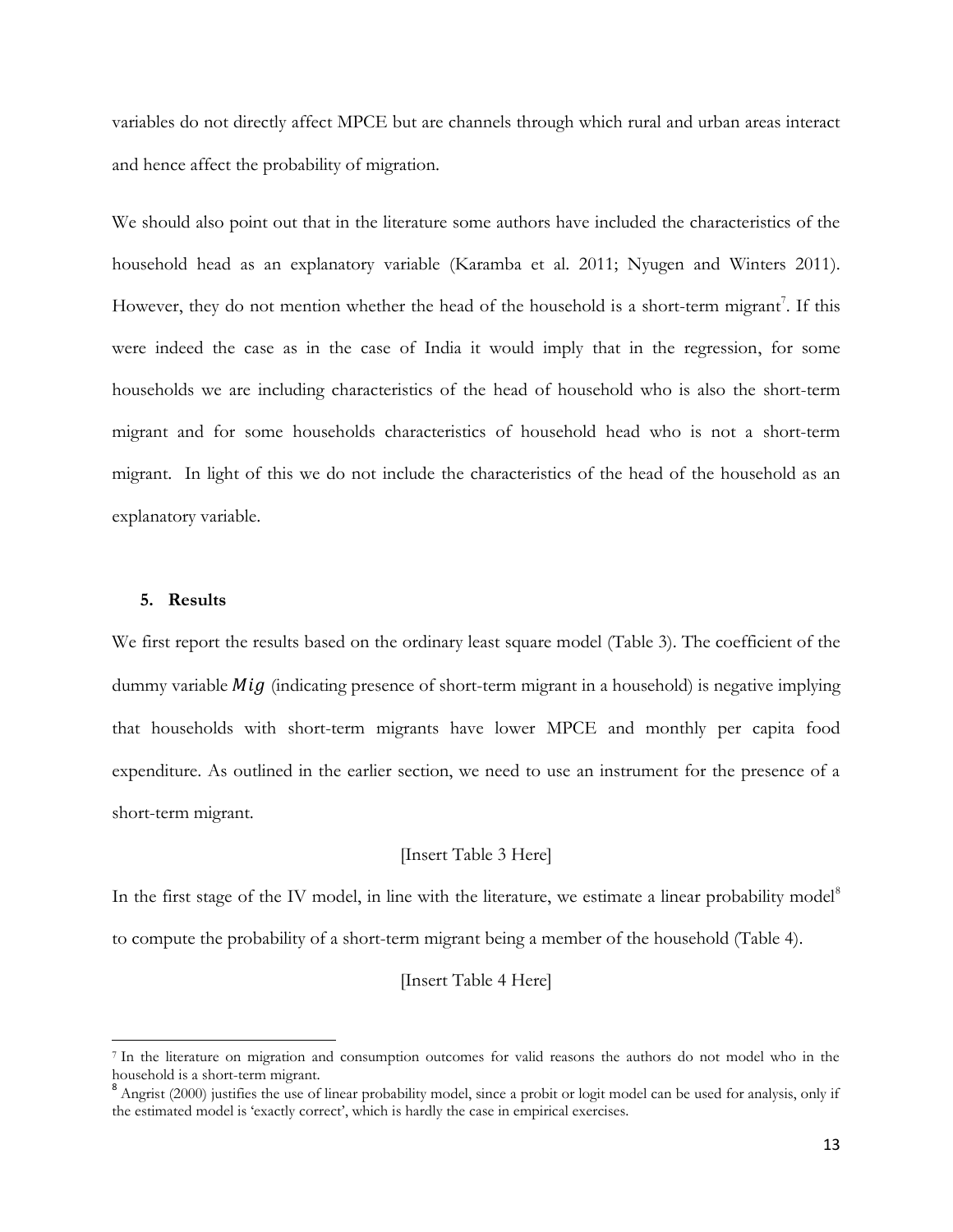We find that household's with land holdings over two hectares are less likely to have a short-term migrant. Short-term migrants are more likely to be from households whose major portion of income is from working as rural labour. These findings are consistent with the view that households with lower land holdings and rural labour households are more likely to have a member who is a shortterm migrant.

Next, we discuss the diagnostic test statistics for the instrument variables used in the model i.e. the share of urban population in the NSS region and the migrant network variable (Table 5). The tests for endogenity for the presence of a short-term migrant in a household rejects the null hypothesis that this variable (whether household has a short-term migrant or not) can be treated as exogenous in the estimating equation<sup>9</sup>. The over identification test (Hansen J-Statistic) indicates that we do not reject the null hypothesis that instruments used are valid and uncorrelated with the error term. This test suggests that the instruments used are correctly excluded from the estimating equation. The under identification test suggests that the model is identified for rural households, and the Kleinbergen-Paap-rK-LM statistic does not accept the null hypothesis that the model is under identified. This test indicates that the excluded instruments are relevant, meaning correlated with the endogenous variable. In our IV models, the explanatory power of instruments used is reasonably strong with F-statistics having a value more than ten.

## [Insert Table 5 Here]

Moving on to the second stage results of the IV models, we discuss the relationship between having a short-term migrant in the household and the logarithm of MPCE and logarithm of monthly per capita food expenditure of the household (Table 6). In line with the findings of the OLS model, we find that there is a negative relationship between short-term migration and logarithm of MPCE and

 $\overline{\phantom{a}}$ 

<sup>&</sup>lt;sup>9</sup>All tests have been performed following Baum (2003).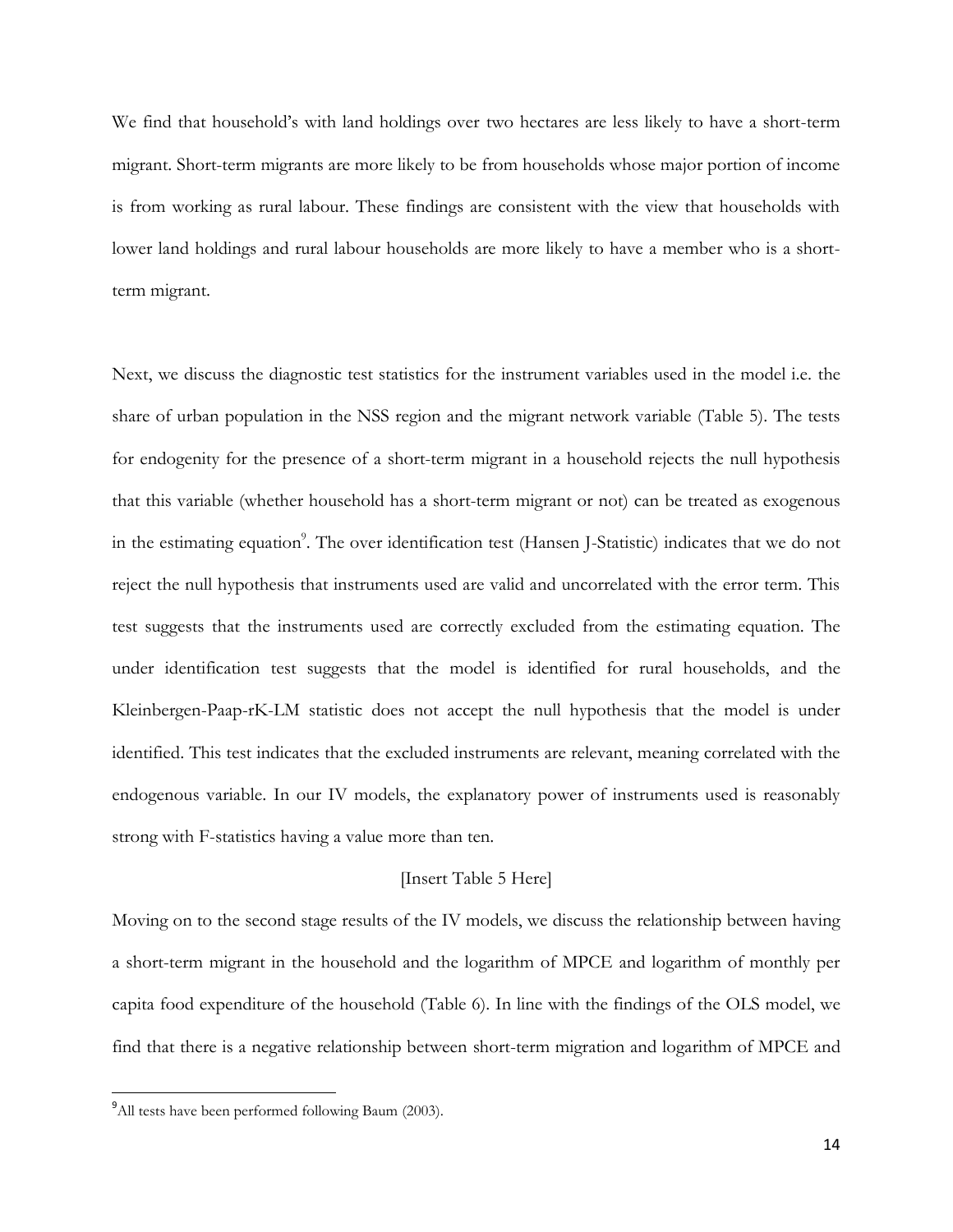logarithm of monthly per capita food expenditure<sup>10</sup>. The magnitude of the effect in the IV model is higher than the OLS estimate. So we can say that households with a short-term migrant do not necessarily have higher per capita consumption expenditure. In addition, and not surprisingly enough, households with a short-term migrant have higher share of food expenditure. This is only to be expected since the share of food expenditure will be higher for households with lower levels of per capita consumption expenditure. Our findings are in contrast to that of Nguyen and Winters (2011) who in the context of Vietnam found that short-term migration has a positive effect on overall per capita food expenditure. However, other small sample studies in the context of India have found that short-term migrants are not necessarily better off (Basu and Kashyap 1992; Deshingkar and Start 2003; Rogaly and Rafique 2003).

## [Insert Table 6 Here]

In rural India, if short-term migration is more of a diversification strategy driven by lack of employment opportunities in rural areas, households with a short-term migrant need not necessarily have higher levels of income or consumption. From our data, it is possible to glean further insights on why households with a short-term migrant have lower MPCE. Among the short-term migrants 40 per cent are illiterate while 14 per cent did not complete primary education and 17 per cent completed primary education. As is apparent 71 per cent of the short-term migrants have low levels of educational attainment. Among the short-term migrants the work done by 56 per cent of them is at skill level one<sup>11</sup>, while the work done by 43 per cent is at skill level two<sup>12</sup>. Lower educational attainment and undertaking low skill jobs would imply that the labour market returns of short-term

 $\overline{\phantom{a}}$ 

 $10$  Finally comparing the actual differences in the MPCE, we find that the mean MPCE, in natural logarithm terms, is 6.57 and 6.35 for households with no short-term migrant and household with short-term migrant respectively. The predicted values from the IV model, show that ln(MPCE) values are 6.79 and 5.14 for non-migrant and migrant household respectively. We can see that predicted differences after controlling for various factors is higher than actual differences. In case of ln(MPCE for food) as well as share of food expenditure, we observe similar pattern.

<sup>&</sup>lt;sup>11</sup> Elementary occupations consisting of 'simple and routine tasks which mainly require the use of handheld tools and often some physical effort' require skill at the first level.

<sup>&</sup>lt;sup>12</sup>Clerks, service workers and shop & market sales workers, skilled agricultural and fishery workers, craft and related trades workers, plant and machine operators and assemblers require skills at the second skill level.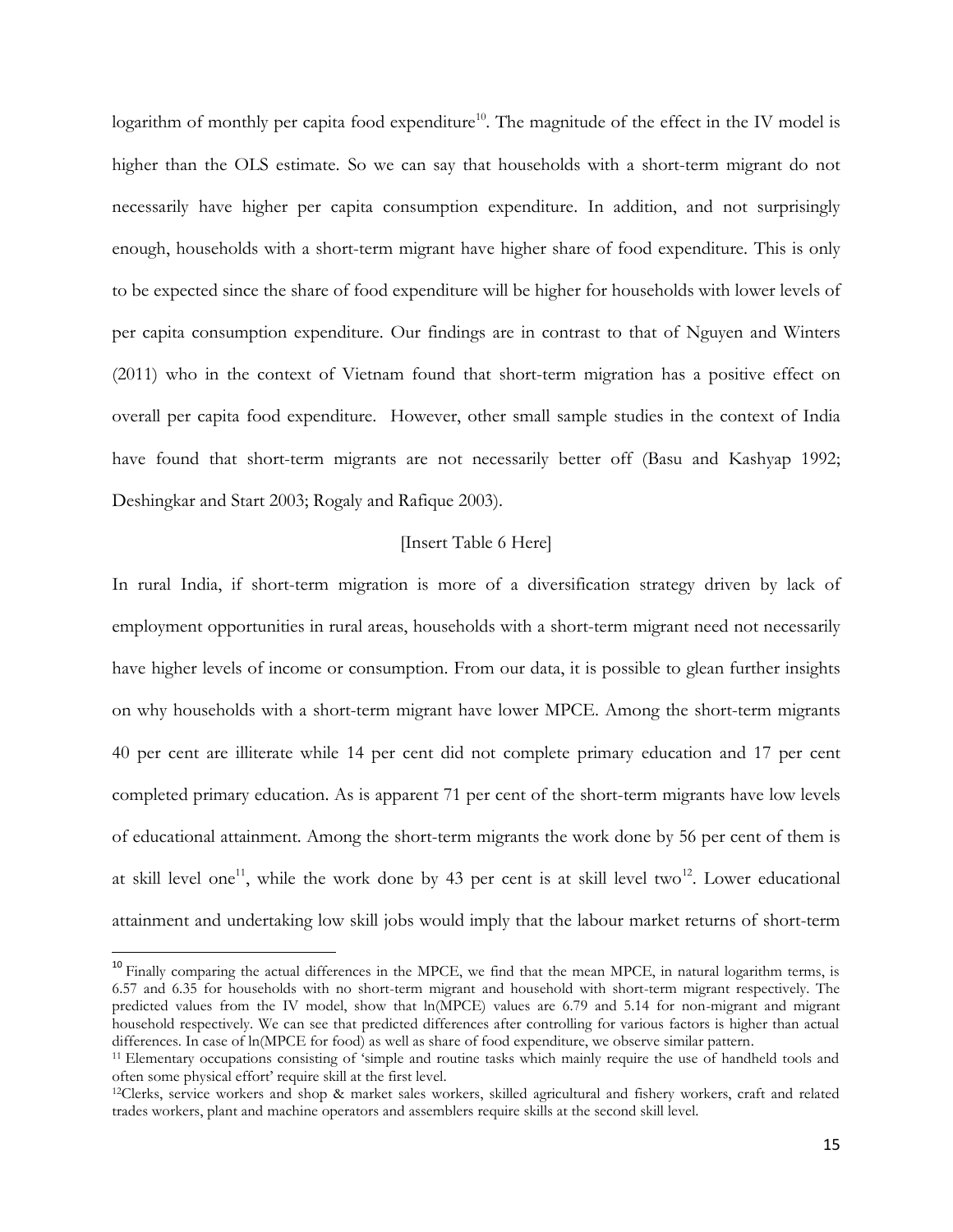migrants is not necessarily high. While the skill level of the short-term migrant is inferred from the national classification of occupation we can get additional insights from the industry of work. We have information on the industry of work of the individual based on the principal status and the industry of work of the individual when he or she was a short-term migrant. The principal status is determined based on the activity that the individual spent the longest in the 365 days preceding the survey. The industry of work can be grouped into 18 different categories which can further be collapsed into four coarse categories, viz. primary, manufacturing, construction and services.

## [Insert Table 7]

We present the transition matrix based on this categorization of industry of work (Table 7). From the table, it is apparent that 35.84 percent of individuals engaged in primary sector move to construction while nearly 38 percent continue to work in the primary sector when they are away from home. Neither the primary nor the construction sectors necessarily offer remunerative jobs. We have already discussed how agriculture is not perceived as a worthwhile profession. The construction sector is largely unorganised, without written job contracts and the sub national governments have been tardy in protecting the rights of the construction workers<sup>13</sup>. Our calculations based on the NSSO's survey of employment and unemployment conducted in 2009-10 reveals that an overwhelming 96 percent of the workers in the construction sector did not have a written contract. Based on case studies the literature on labour market contracts of short-term migrants has also established the following phenomenon - seasonal migrants are not unionised and not covered by effective legislation (Rogaly et al 2001) and they face problems in obtaining timely payment (Rogaly and Rafique 2003). Hence the transitions evident in Table 7 do not reflect upward mobility

l

<sup>&</sup>lt;sup>13</sup> Following the filing of a petition Supreme Court of India has directed the states and union territories to implement the Building and Other Construction Workers (Regulations of Employment and Conditions of Service) Act, 1996 and The Building and Other Construction Workers Welfare Cess Act 1996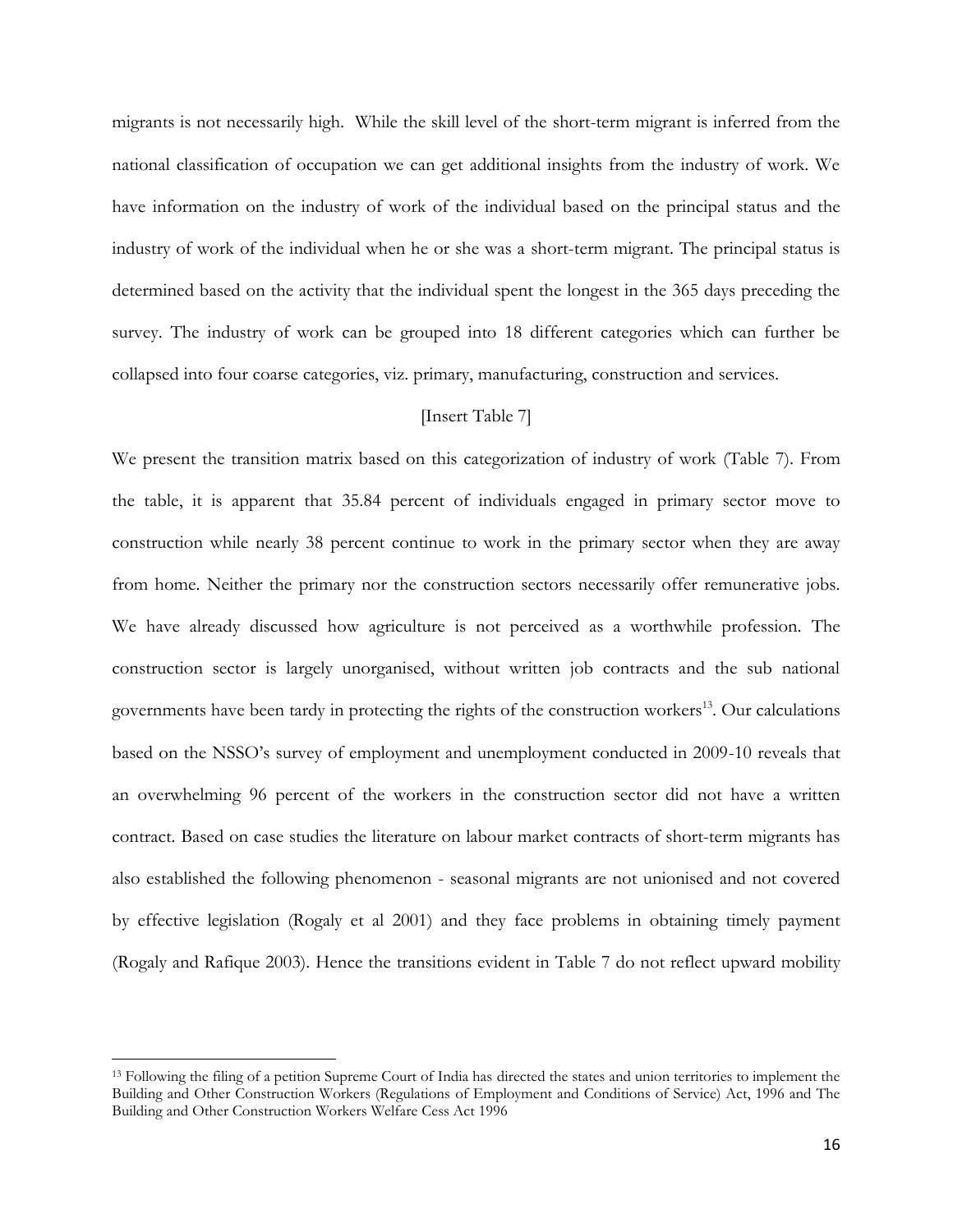in sector of work and thus can explain the finding that households with a short-term migrant are not necessarily better off than households without a short-term migrant.

Moving on to other factors affecting consumption expenditure, we observe that higher is the land possessed by the household, higher is monthly per capita consumption expenditure and monthly per capita consumption expenditure on food. This result is consistent with findings elsewhere in the literature. The results also indicate that the primary occupation of the household matters. As compared to households self-employed in non-agriculture, households engaged in agricultural labour or self-employed in agriculture have lower MPCE and monthly per capita food expenditure, whereas households engaged in other activities have higher MPCE and monthly per capita consumption expenditure on food. An examination of poverty among households of various types reveals that in 2009-10 nearly 50 percent of agricultural labourers and 40 percent of other labourers were living below the poverty line (Government of India 2012). This pattern was evident in 2004-05 too.

We observe that as compared to scheduled tribe households, all other households have higher MPCE and monthly per capita food expenditure. Further, the coefficient of scheduled tribe households is lower than other backward class households, which is lower than households in the other category. This finding is in line with the fact that poor households are concentrated in scheduled tribe and scheduled caste households. We also find that as compared to Hindu households, households in other category have higher MPCE and monthly per capita food expenditure. Historically, there are variations in incidence of poverty within social groups, religious groups and household types and these variations continue to persist. In 2009-10, in rural India, 47.4 percent of scheduled tribes and 42.3 percent of scheduled castes and 31.9 percent of other backward castes are living below the poverty line. In urban India, 34.1 percent of scheduled castes and 30.4 percent of scheduled tribes were living below the poverty line. The rural and urban poverty rates were 33.8 percent and 20.9 percent respectively. Hence poverty is concentrated among the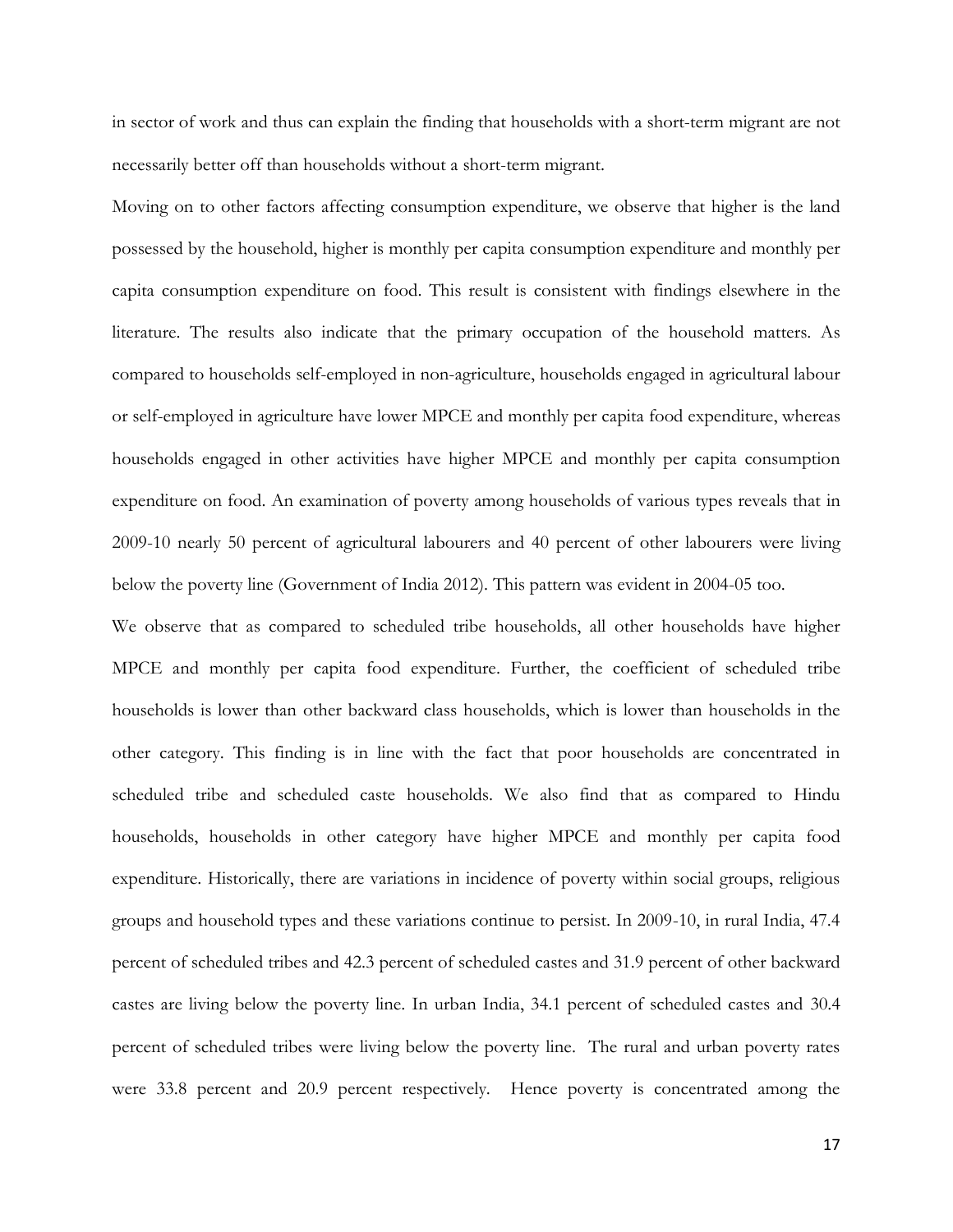scheduled castes and scheduled tribes. The head count ratio of poverty is higher among Muslims as compared to other religious groups (Government of India 2012). Hence social group and religion are important determinants of household consumption.

We find that households having higher composition of non-earning members i.e. kids (0-6 years), children (7-14 years) and elderly (60+ years) have lower MPCE, whereas households with larger number of adult members (25-59 years) have higher MPCE. These findings are in line with Nyugen and Winters (2011).

Next, we discuss the results of the share of food expenditure. In the empirical literature on consumption expenditure, there is a negative relationship between food share and total consumption expenditure also termed as the Engel curve. This relationship indicates that as the consumption expenditure increases share of food expenditure declines because spending on food (which is an essential commodity) is comparatively less elastic and does not change much with an increase in spending. Higher consumption is then allotted to conspicuous goods, luxury goods and other durable goods. Therefore, even though food expenditure increases with higher consumption, it does not increase in the same proportion. So the signs of the coefficients in case of food share should be opposite for explanatory variables in the estimated model. We find the expected signs in the model.

## **6. Discussion**

We find that rural Indian households with short-term migrants have lower MPCE compared to those without a short-term migrant. The reason for this is manifold. Short-term migrants are not unionised, they work in the unorganised sector, they do not have written job contracts and state governments are yet to ensure that the legislations protecting them are properly enforced. Our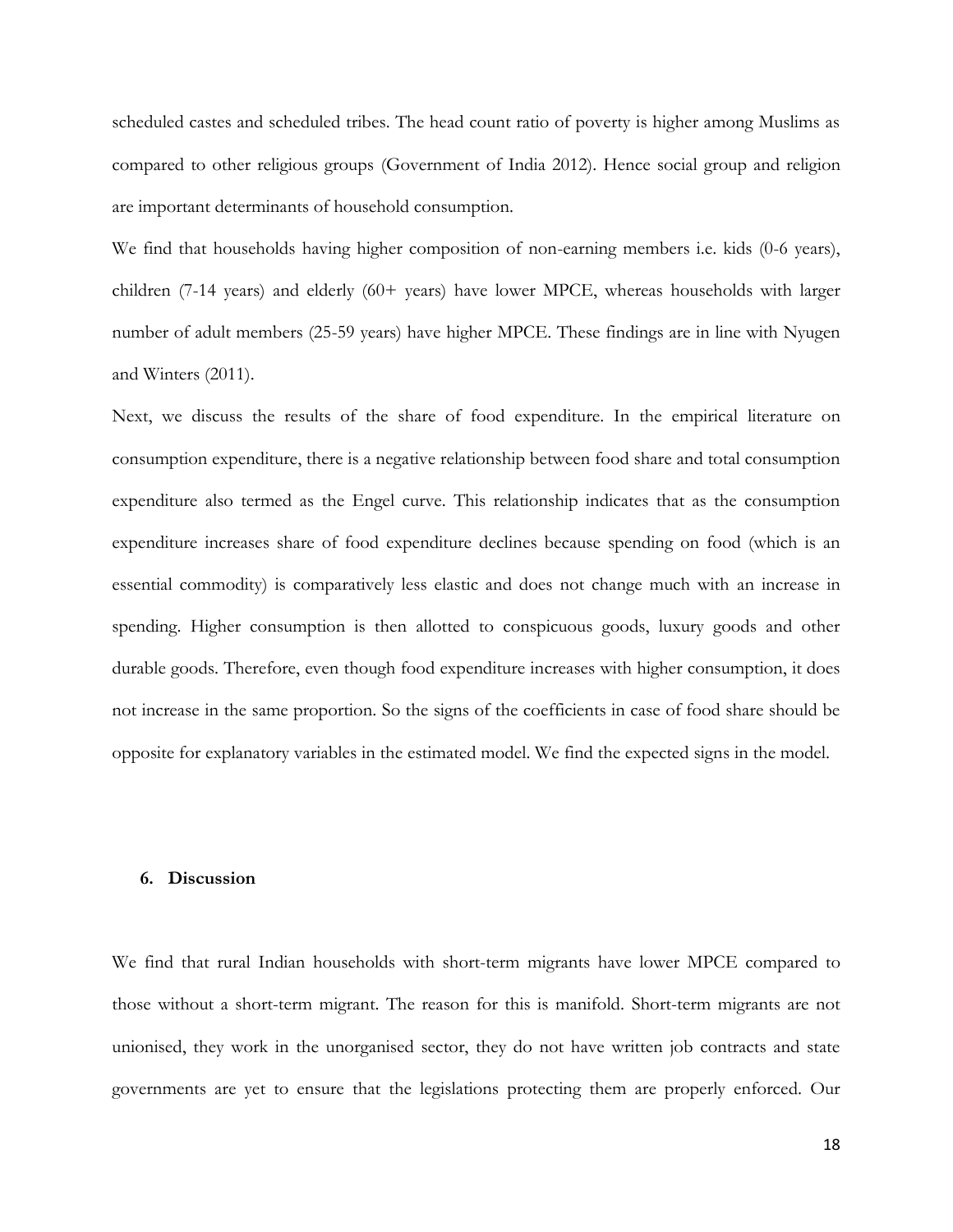finding is at variance with some papers in the literature that establish that households with shortterm migrants are better off. This is not surprising since reductions in rural poverty are not driven primarily by migration and related outcomes. Decomposing the reduction in rural poverty over the period 1993-2002 suggests that migration accounted for only 19 percent of the reduction in worldwide rural poverty while 81 percent of the reduction could be ascribed to improved rural livelihoods (p.29, World Bank 2007). This important statistic is typically missed in most discussions on impact of migration on household well-being. It is unlikely that migration is the single most important pathway to reducing rural poverty. Catalysing non-farm employment is important in developing countries including India. Despite maintaining an upward annual growth rate of six per cent per annum in the last decade India has not managed to create substantial number of non-farm jobs. Hence, short-term migration has become an important component of livelihood strategies in rural India. Neither the approach paper to the XII<sup>th</sup> Five Year Plan nor India's Economic Survey 2012-13 paints an optimistic scenario on the employment front. For reasons outlined in the paper, it is unlikely that in the short run India will witness large hordes of migrants from rural to urban areas. This will imply that individuals will continue to move for short duration subject to availability of jobs.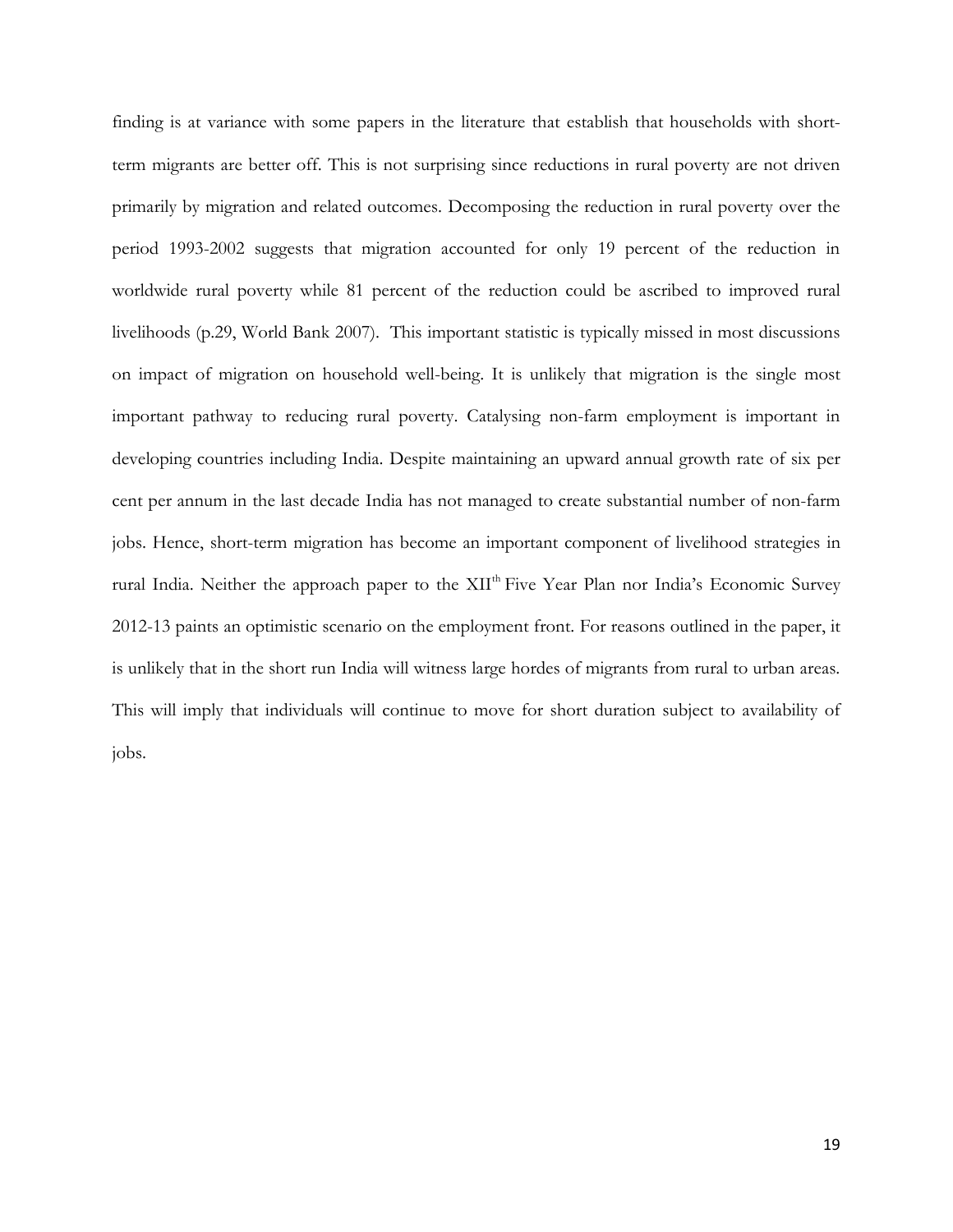## **References:**

Angrist, J. (2000): Estimation of Limited Dependent Variable Models with Dummy Endogenous Regressors: Simple Strategies for Empirical Practice", NBER Technical Working Paper 248, NBER, Cambridge, MA.

Basu, D. N., and Kashyap, S. P. (1992): Rural Non-agricultural Employment in India: Role of development process and rural-urban employment linkages, *Economic and Political Weekly*, A178-A189.

Baum, C.F., Schaffer, M.E., and Stillman, S. (2003): Instrumental variables and GMM: estimation and testing, *The Stata Journal*, vol 3, 1–31.

Beegle Kathleen, Joachim De Weerd and Stefan Dercon (2011): Migration and Economic Mobility in Tanzania: Evidence from a Tracking Survey, *The Review of Economics and Statistics*, vol. 93(3), 1010- 1033.

Breman, J. (1996): Footloose labour: working in India's informal economy, Cambridge University Press.

Calì, Massimiliano, and Carlo Menon (2013): Does urbanization affect rural poverty? Evidence from Indian districts, World Bank Policy Research Working Paper 6338.

Carletto Calogero, Katia Covarrubias, and John A. Maluccio (2011): Migration and child growth in rural Guatemala, *Food Policy*, vol 36(1), 16-27.

de Brauw, A., and Harigaya, T. (2007): Seasonal migration and improving living standards in Vietnam, *American Journal of Agricultural Economics*, vol 89(2), 430-447.

de Brauw, Alan (2010) : Seasonal Migration and Agricultural Production in Vietnam, *Journal of Development Studies*, vol. 46(1), 114-139.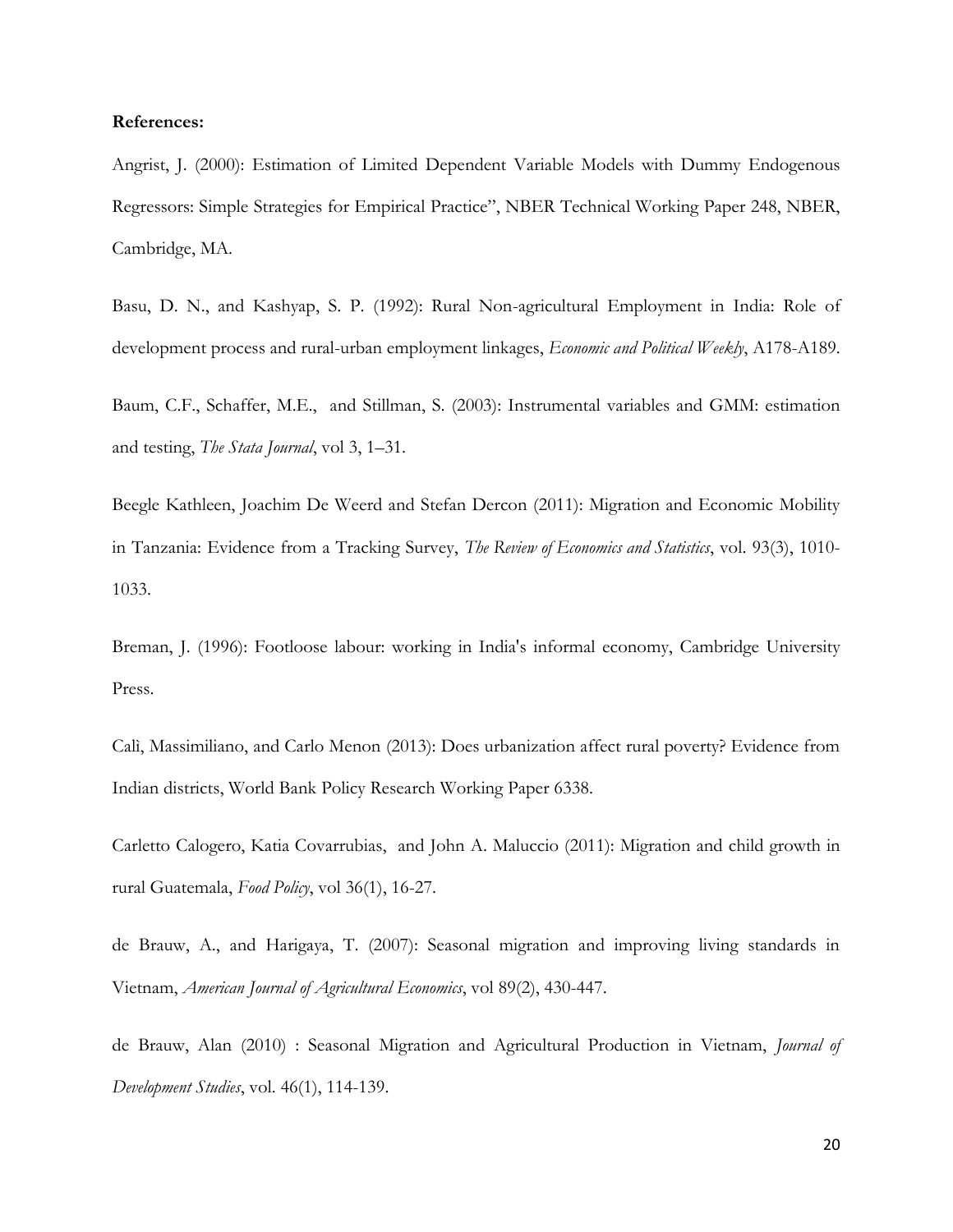Deshingkar P., and Start, D. (2003): Seasonal Migration for Livelihoods in India: Coping, Accumulation and Exclusion, Working Paper 220, Overseas Development Institute.

Deshingkar, P. (2006): Internal migration, poverty and development in Asia, ODI Briefing Paper, No 11. October 2006. Available:

<http://www.odi.org.uk/publications/briefing/bp\_internal\_migration\_oct06.pdf>

Government of India (2002): National Human Development Report 2001, Planning Commission, New Delhi.

Government of India (2005): Situation Assessment Survey of Farmers: Some Aspects of Farming, Report No. 496, National Sample Survey Organisation, Ministry of Statistics and Programme Implementation, Government of India

Government of India (2006): Employment and Unemployment Situation in India Report No. 515, National Sample Survey Organisation, Ministry of Statistics and Programme Implementation, Government of India

Government of India (2007): Poverty Estimates for 2004-05, Planning Commission, New Delhi. Available:<http://www.planningcommission.gov.in/news/prmar07.pdf>

Government of India (2008) Annual Report 2007-08, Ministry of Rural Development, Government of India Available: [http://www.rural.nic.in/sites/downloads/annual](http://www.rural.nic.in/sites/downloads/annual-report/anualreport0708_eng.pdf)[report/anualreport0708\\_eng.pdf,](http://www.rural.nic.in/sites/downloads/annual-report/anualreport0708_eng.pdf) Accessed January 28, 2014

Government of India (2010a): Report of the Committee on Slum Statistics / Census, Ministry of Housing and Urban Poverty Alleviation, Government of India. Available: http://mhupa.gov.in/W\_new/Slum\_Report\_NBO.pdf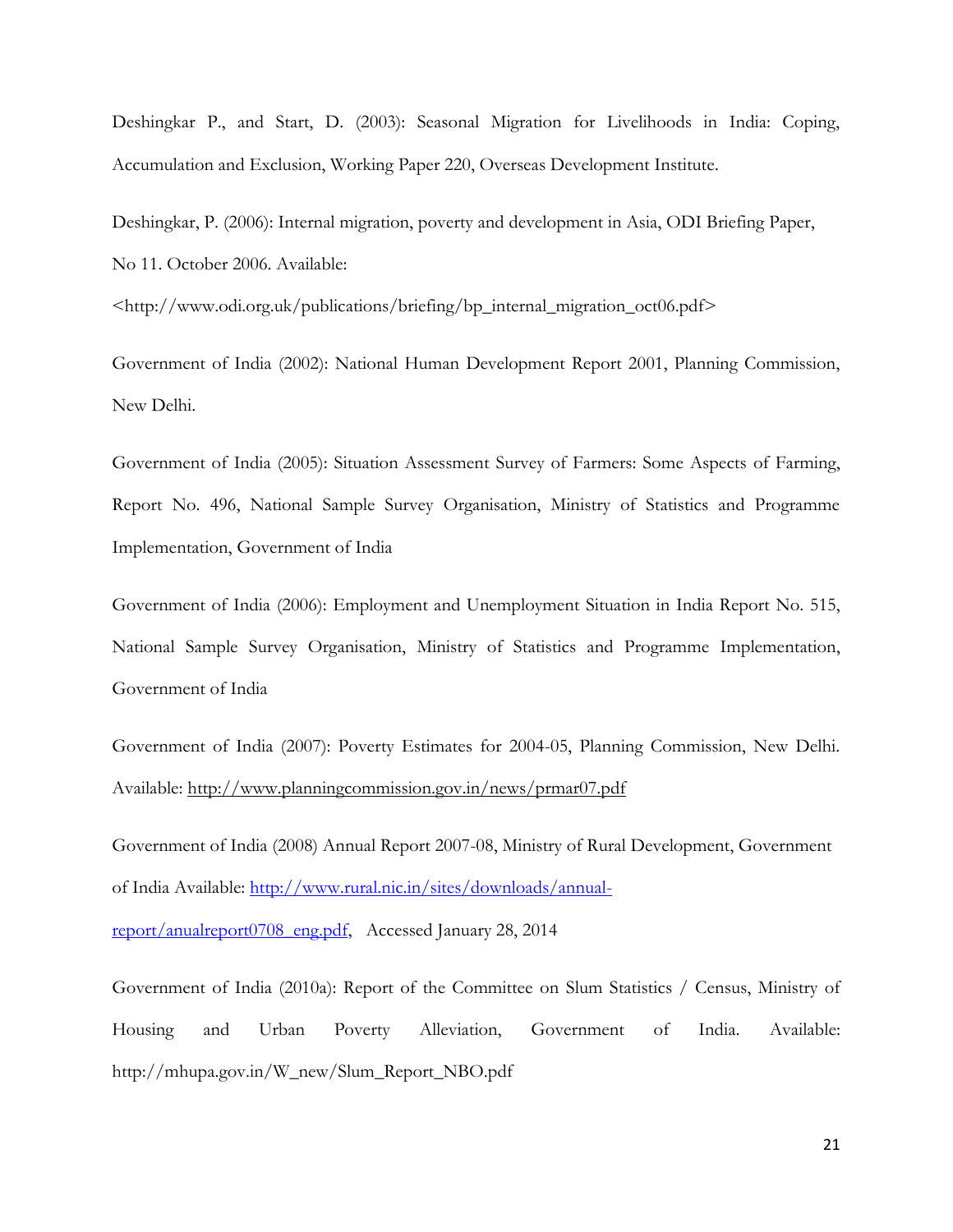Government of India (2010b): Migration in India 2007-2008, Report No. 533, National Sample Survey Office, National Statistical Organisation, Ministry of Statistics and Programme Implementation.

Government of India (2011): Report of the Working Group on Employment, Planning & Policy for the Twelfth Five Year Plan (2012-2017), Labour, Employment & Manpower Division, Planning Commission, Government of India

Government of India (2012): Press Note on Poverty Estimates, 2009-10, Planning Commission, Government of India

Haberfeld, Y., Menaria, R. K., Sahoo, B. B., and Vyas, R. N. (1999): Seasonal migration of rural labor in India, *Population Research and Policy Review*, vol 18(5), 471-487.

Hagen-Zanker, Jessica and Carlo Azzarri (2010): Are Internal Migrants in Albania Leaving for the Better? , *Eastern European Economics*, vol. 48(6), 57-84.

Karamba Wendy R., Esteban J. Quiñones, and Paul Winters (2011): Migration and food consumption patterns in Ghana, *Food Policy*, vol 36, 41-53.

Kotwal, Ashok, Bharat Ramaswami, and Wilima Wadhwa (2011): Economic liberalization and Indian economic growth: What's the evidence? , *Journal of Economic Literature*, vol 49(4), 1152-1199.

Kundu, A. (2009): Exclusionary Urbanisation in Asia: A Macro Overview, *Economic and Political Weekly*, 44(48), 48-58.

Kundu, A. and Saraswati, L.R. (2012): Migration and Exclusionary Urbanisation in India, *Economic and Political Weekly*, 47(26-27), 219-227.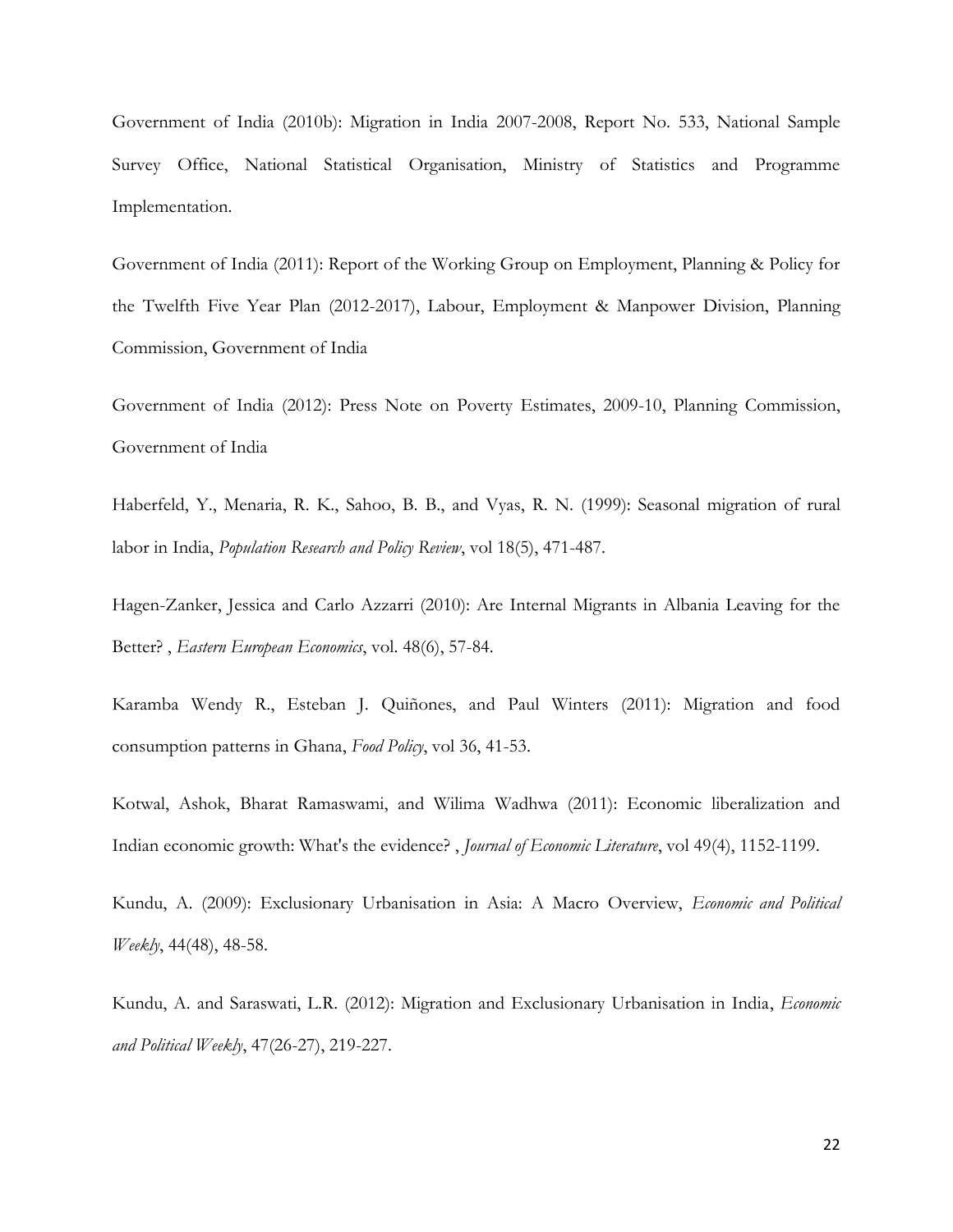Mathur, O.P. (2009): National Urban Poverty Reduction Strategy, National Institute of Public Finance and Policy, New Delhi, India.

McKenzie, D., and Sasin, M. J. (2007): Migration, remittances, poverty and human capital: concepts and empirical challenges, Policy *Research Working Paper* 4272, World Bank.

Mosse, David, Sanjeev Gupta and Vidya Shah (2005): On the Margins in the City: Adivasi Seasonal Labour Migration in Western India, *Economic and Political Weekly*, vol. 40(28), 3025-3038.

Nguyen, Minh Cong, and Paul Winters (2011): The impact of migration on food consumption patterns: The case of Vietnam, *Food Policy*, vol 36, 71-87.

Rogaly, B., Biswas, J., Coppard, D., Rafique, A., Rana, K., and Sengupta, A. (2001): Seasonal migration, social change and migrants' rights: Lessons from West Bengal, *Economic and Political Weekly*, 4547-4559.

Rogaly, B., and Rafique, A. (2003): Struggling to save cash: seasonal migration and vulnerability in West Bengal, India, *Development and Change*, vol 34(4), 659-681.

World Bank (2007) World Development Report 2008: Agriculture for Development.

Zezza Alberto, Calogero Carletto, Benjamin Davis, and Paul Winters (2011): Assessing the impact of migration on food and nutrition security, *Food Policy*, vol 36, 1-6.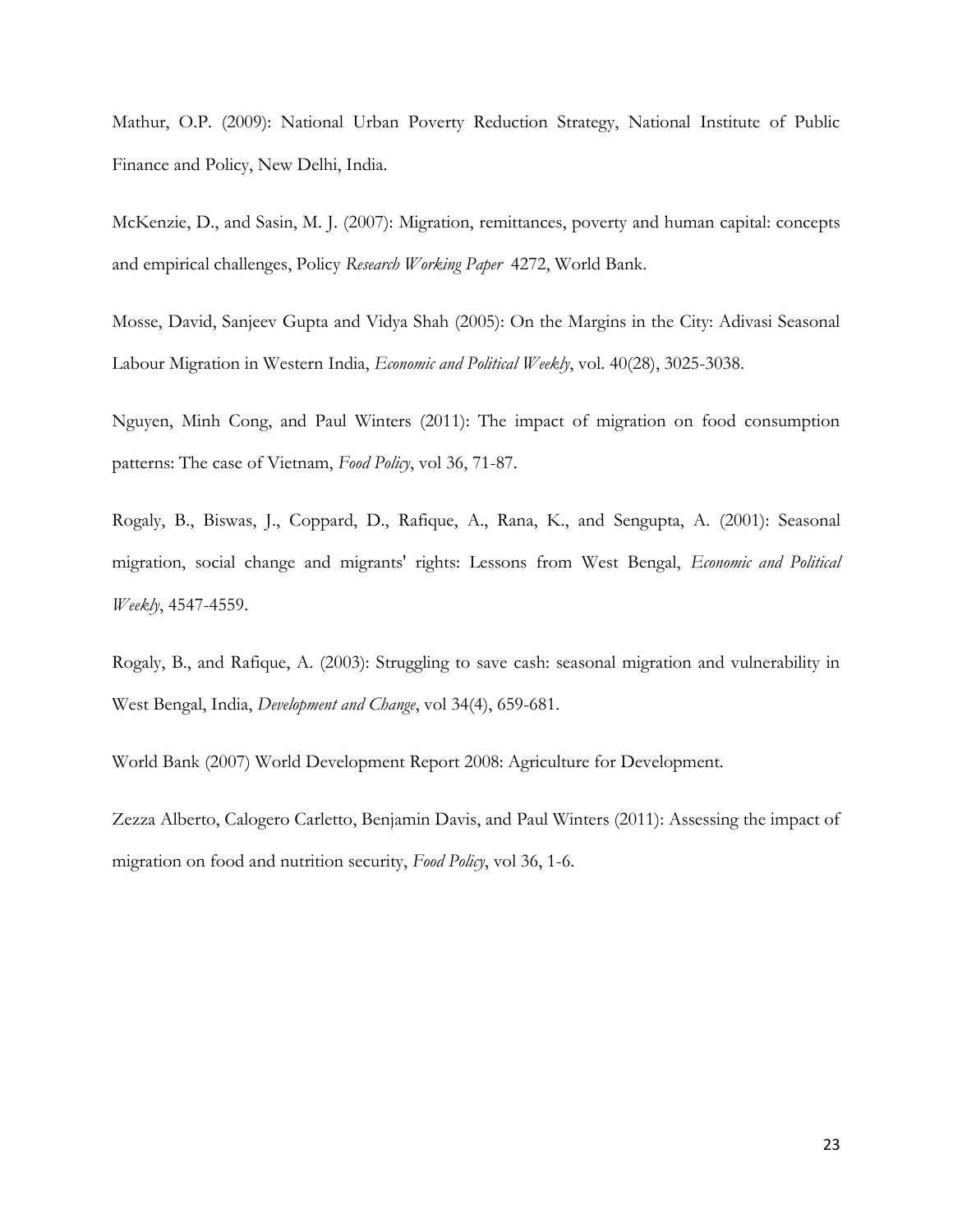

**Figure 1: Kernel Density Estimates of Rural Households with and without a Short Term Migrant (STM)**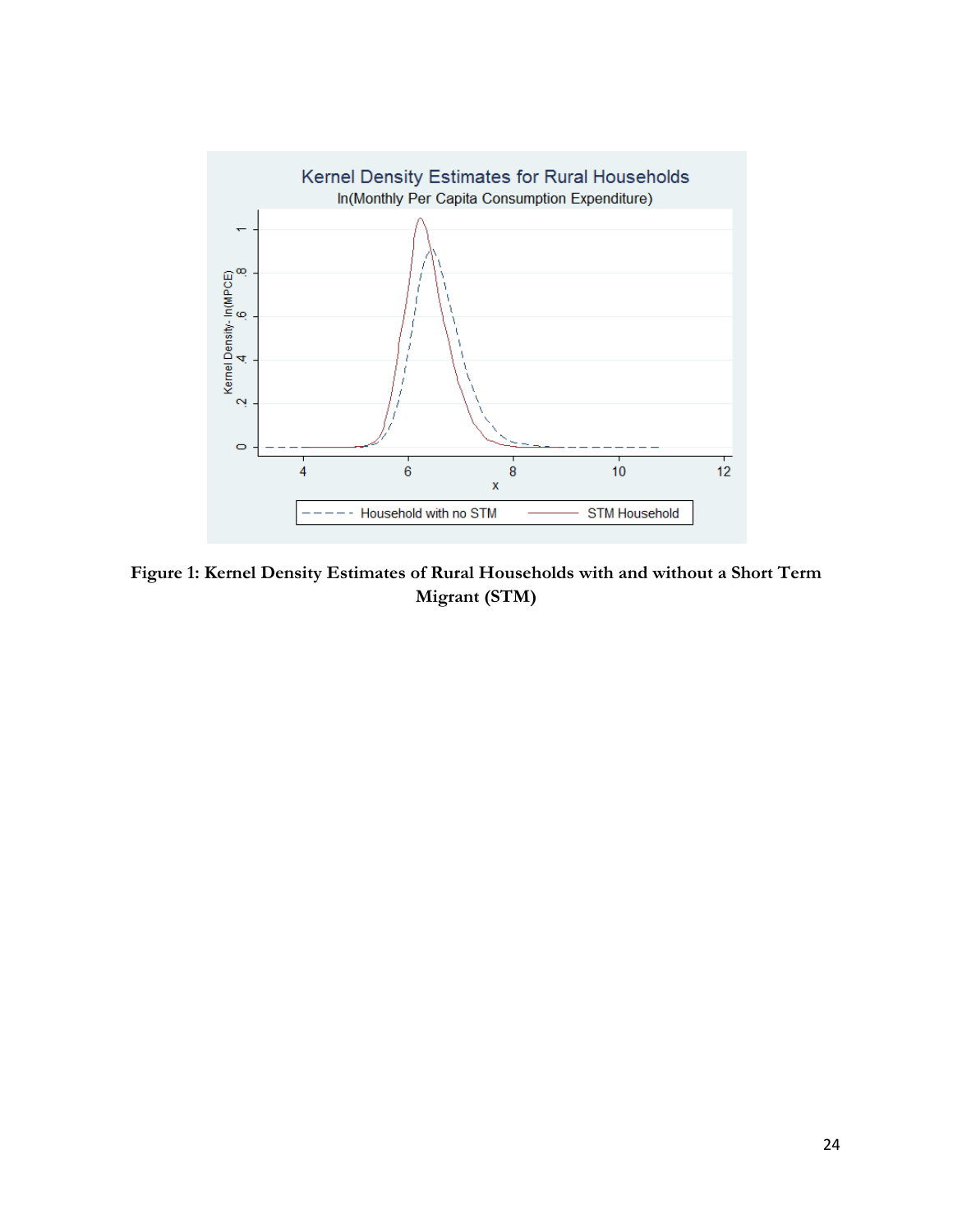| Table 1: Selected Descriptive Statistics for Rural Households |             |        |             |        |                    |        |
|---------------------------------------------------------------|-------------|--------|-------------|--------|--------------------|--------|
|                                                               | <b>MPCE</b> |        | MPCE Food   |        | Share of Food Exp. |        |
| Type of Household                                             | (in Rupees) |        | (in Rupees) |        | (in percent)       |        |
|                                                               | Mean        | Median | Mean        | Median | Mean               | Median |
| Households with no short term migrant                         | 756         | 624    | 399         | 359    | .57                | 58     |
| Households with short term migrant                            | 601         | 519    | 335         | 312    | 59                 | 60     |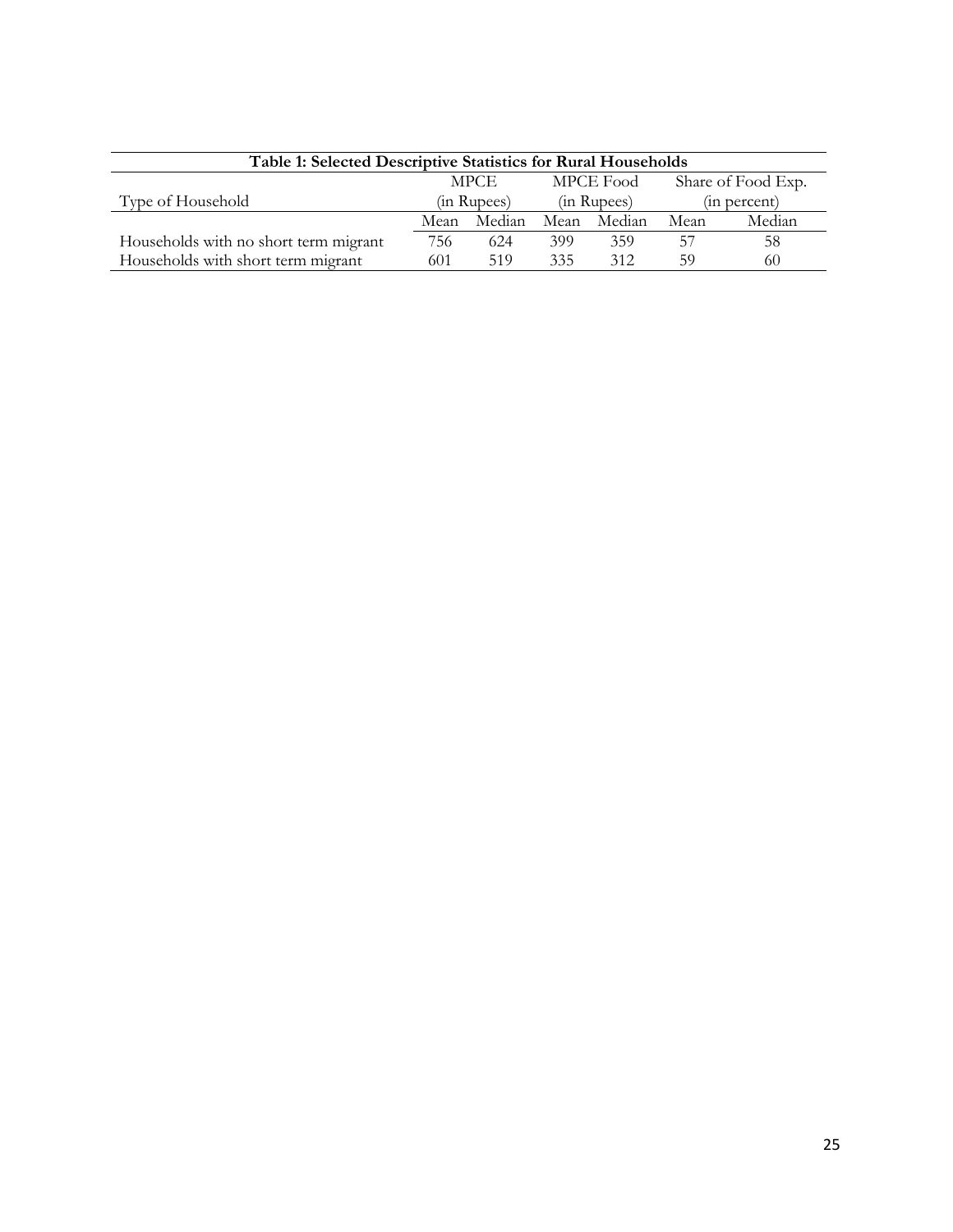| Table 2: Summary Statistics for Rural Households |      |                    |                  |                |  |  |
|--------------------------------------------------|------|--------------------|------------------|----------------|--|--|
| Variable                                         | Mean | Standard deviation | Min.             | Max.           |  |  |
| Short term migrant in the household              | 0.12 |                    | $\Omega$         | 1              |  |  |
| <b>Outcome Variables</b>                         |      |                    |                  |                |  |  |
| Ln(MPCE)                                         | 6.53 | 0.49               | 3.30             | 10.80          |  |  |
| Share of Food Expenditure                        | 0.57 | 0.11               | $\theta$         | 0.97           |  |  |
| Ln(MPCE Food)                                    | 5.95 | 0.41               | 3.18             | 8.30           |  |  |
| <b>Instrument Variables</b>                      |      |                    |                  |                |  |  |
| Share of urban population                        | 23.8 | 12.8               | 1.52             | 89.58          |  |  |
| Migrant network (share of migrant stock in       |      |                    |                  |                |  |  |
| past 4 years)                                    | 0.17 | 0.06               | 0.03             | 0.66           |  |  |
| Number of people in a household by               |      |                    |                  |                |  |  |
| age group                                        |      |                    |                  |                |  |  |
| 0-6 years                                        | 0.68 | 0.99               | $\theta$         | 10             |  |  |
| 7-14 years                                       | 0.84 | 1.08               | $\theta$         | 9              |  |  |
| $15-24$ years                                    | 0.90 | 1.09               | $\Omega$         | 9              |  |  |
| 25-59 years                                      | 1.93 | 1.03               | $\Omega$         | 15             |  |  |
| $60+$ years                                      | 0.38 | 0.65               | $\theta$         | $\overline{4}$ |  |  |
| Gender of the household head                     |      |                    |                  |                |  |  |
| Male                                             | 0.85 |                    | $\theta$         | $\mathbf{1}$   |  |  |
| Female                                           | 0.15 |                    | $\theta$         | 1              |  |  |
|                                                  |      |                    |                  |                |  |  |
| <b>Social Group</b>                              |      |                    |                  |                |  |  |
| Scheduled Tribe                                  | 0.17 |                    | $\theta$         | 1              |  |  |
| <b>Scheduled Caste</b>                           | 0.19 |                    | $\theta$         | $\mathbf{1}$   |  |  |
| Other Backward Class                             | 0.39 |                    | $\theta$         | $\mathbf{1}$   |  |  |
| Others                                           | 0.25 |                    | $\theta$         | 1              |  |  |
| Religion                                         |      |                    |                  |                |  |  |
| Hindu                                            | 0.79 |                    | $\theta$         | $\mathbf{1}$   |  |  |
| Muslim                                           | 0.10 |                    | $\theta$         | 1              |  |  |
| Christian                                        | 0.07 |                    | $\theta$         | 1              |  |  |
| Others                                           | 0.04 |                    | $\Omega$         | $\mathbf{1}$   |  |  |
| Land Possessed (in hectares)                     |      |                    |                  |                |  |  |
| less than 0.005                                  | 0.14 |                    | $\theta$         | 1              |  |  |
| $0.005 - 0.01$                                   | 0.18 |                    | $\theta$         | $\mathbf{1}$   |  |  |
| $0.02 - 0.2$                                     | 0.17 |                    | 0                | 1              |  |  |
| $0.21 - 0.4$                                     | 0.13 |                    | $\theta$         | 1              |  |  |
| $0.41 - 1.0$                                     | 0.18 |                    | $\boldsymbol{0}$ | 1              |  |  |
| $1.01 - 2.0$                                     | 0.12 |                    | $\Omega$         | 1              |  |  |
| More than 2.0                                    | 0.07 |                    | $\Omega$         | 1              |  |  |
| <b>Household Type</b>                            |      |                    |                  |                |  |  |
| Self-employed in non-agriculture                 | 0.14 |                    | $\theta$         | $\mathbf{1}$   |  |  |
| Agriculture labour                               | 0.23 |                    | $\theta$         | 1              |  |  |
| Other labour                                     | 0.11 |                    | $\theta$         | $\mathbf{1}$   |  |  |
| Self-employed in agriculture                     | 0.37 |                    | $\theta$         | 1              |  |  |
| Others                                           | 0.16 |                    | 0                | 1              |  |  |
| <b>Sub Round</b>                                 |      |                    |                  |                |  |  |
| October-December                                 | 0.25 |                    | $\theta$         | 1              |  |  |
| July-September                                   | 0.25 |                    | $\theta$         | 1              |  |  |
| January- March                                   | 0.25 |                    | 0                | 1              |  |  |
| April-June                                       | 0.25 |                    | $\theta$         | 1              |  |  |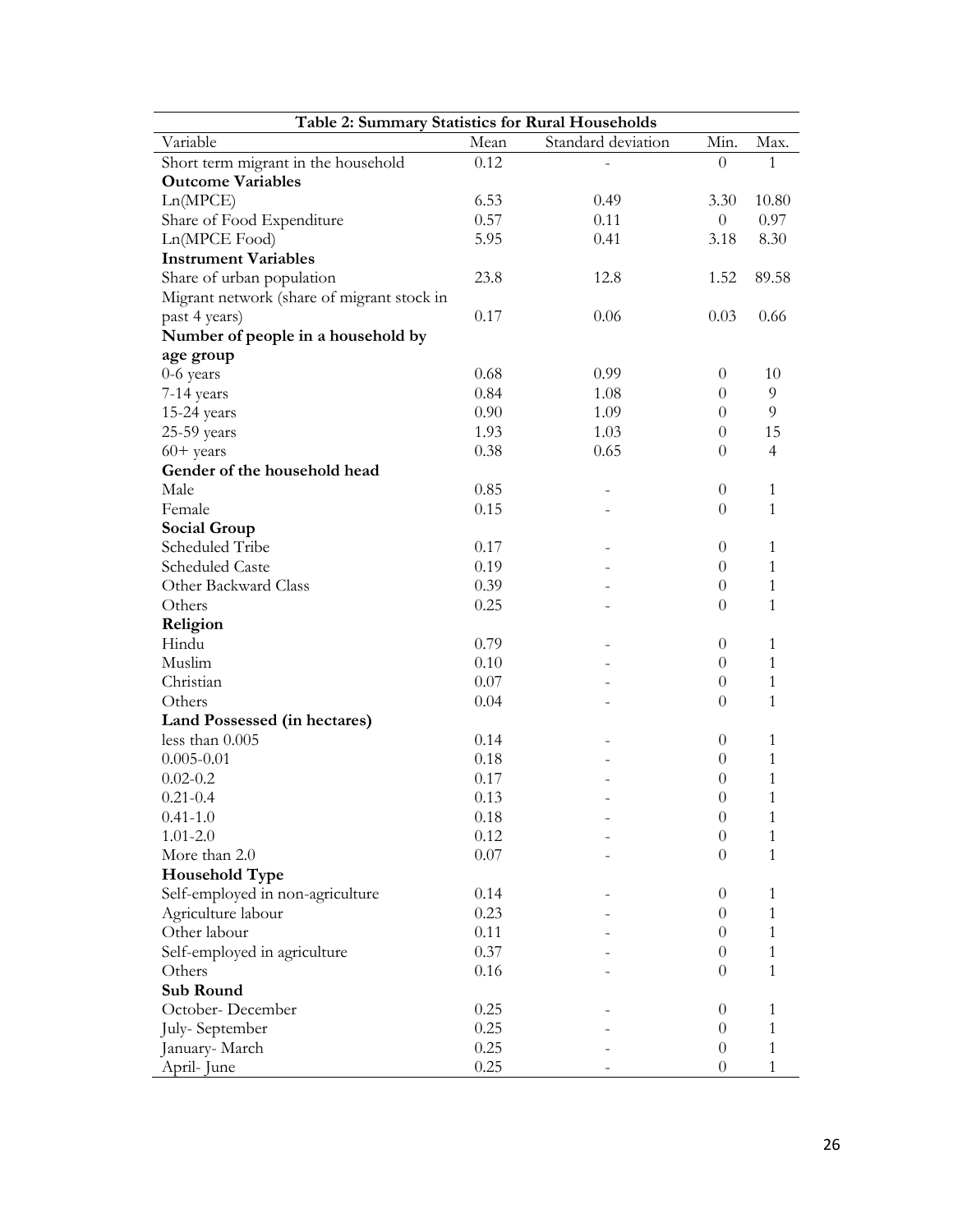|                                                   |                       | Dependent Variable |                           |
|---------------------------------------------------|-----------------------|--------------------|---------------------------|
|                                                   | ln(MPCE)              | Ln(MPCE food)      | Share of food expenditure |
| Explanatory variable                              | coefficient (s.e.)    | coefficient (s.e.) | coefficient (s.e.)        |
| Household with no short term migrant (ref.)       |                       |                    |                           |
| Household with short term migrant                 | $-0.051***$           | $-0.045***$        | $0.003**$                 |
|                                                   | (0.004)               | (0.004)            | (0.001)                   |
| Number of people by age group in the household    |                       |                    |                           |
| $0-6$                                             | $-0.124***$           | $-0.105***$        | $0.010***$                |
|                                                   | (0.002)               | (0.002)            | (0.000)                   |
| $7 - 14$                                          | $-0.098***$           | $-0.085***$        | $0.006***$                |
|                                                   | (0.001)               | (0.001)            | (0.000)                   |
| $15 - 24$                                         | $-0.053***$           | $-0.048***$        | $0.002***$                |
|                                                   | (0.001)               | (0.001)            | (0.000)                   |
| $25 - 59$                                         | $-0.021***$           | $-0.021***$        | $-0.000$                  |
|                                                   | (0.002)               | (0.002)            | (0.000)                   |
| $60+$                                             | $-0.052***$           | $-0.046***$        | $0.003***$                |
|                                                   |                       |                    |                           |
|                                                   | (0.002)               | (0.002)            | (0.001)                   |
| Social Group (Scheduled Tribe)                    |                       |                    | $-0.007***$               |
| Scheduled Caste                                   | $0.048***$            | $0.036***$         |                           |
|                                                   | (0.009)               | (0.008)            | (0.002)                   |
| Other backward Class                              | $0.115***$            | $0.092***$         | $-0.012***$               |
|                                                   | (0.008)               | (0.008)            | (0.002)                   |
| Others                                            | $0.200***$            | $0.146***$         | $-0.027***$               |
|                                                   | (0.009)               | (0.008)            | (0.002)                   |
| Religion (Hindu)                                  |                       |                    |                           |
| Muslim                                            | $-0.047***$           | $-0.012*$          | $0.018***$                |
|                                                   | (0.007)               | (0.007)            | (0.002)                   |
| Christian                                         | 0.025                 | 0.008              | $-0.008**$                |
|                                                   | (0.018)               | (0.017)            | (0.004)                   |
| Other                                             | $0.037**$             | $0.042***$         | 0.004                     |
|                                                   | (0.015)               | (0.013)            | (0.004)                   |
| Land Possessed (less than 0.005 hectares)         |                       |                    |                           |
| $0.005 - 0.01$                                    | 0.006                 | $-0.007$           | $-0.008$ ***              |
|                                                   | (0.007)               | (0.006)            | (0.002)                   |
| $0.02 - 0.2$                                      | 0.009                 | $-0.001$           | $-0.006***$               |
|                                                   | (0.008)               | (0.007)            | (0.002)                   |
| $0.21 - 0.4$                                      | $0.042***$            | $0.024***$         | $-0.010***$               |
|                                                   |                       |                    |                           |
|                                                   | (0.008)<br>$0.080***$ | (0.007)            | (0.002)                   |
| $0.41 - 1.00$                                     |                       | $0.054***$         | $-0.014***$               |
|                                                   | (0.008)               | (0.007)            | (0.002)                   |
| $1.01 - 2.00$                                     | $0.133***$            | $0.099***$         | $-0.019***$               |
|                                                   | (0.009)               | (0.008)            | (0.002)                   |
| More than 2                                       | $0.280***$            | $0.194***$         | $-0.043***$               |
|                                                   | (0.011)               | (0.009)            | (0.003)                   |
| Household Type (Self-employed in non-agriculture) |                       |                    |                           |
| Agriculture labour                                | $-0.197***$           | $-0.145***$        | $0.027***$                |
|                                                   | (0.005)               | (0.005)            | (0.001)                   |
| Other labour                                      | $-0.121***$           | $-0.087***$        | $0.016***$                |
|                                                   | (0.006)               | (0.006)            | (0.002)                   |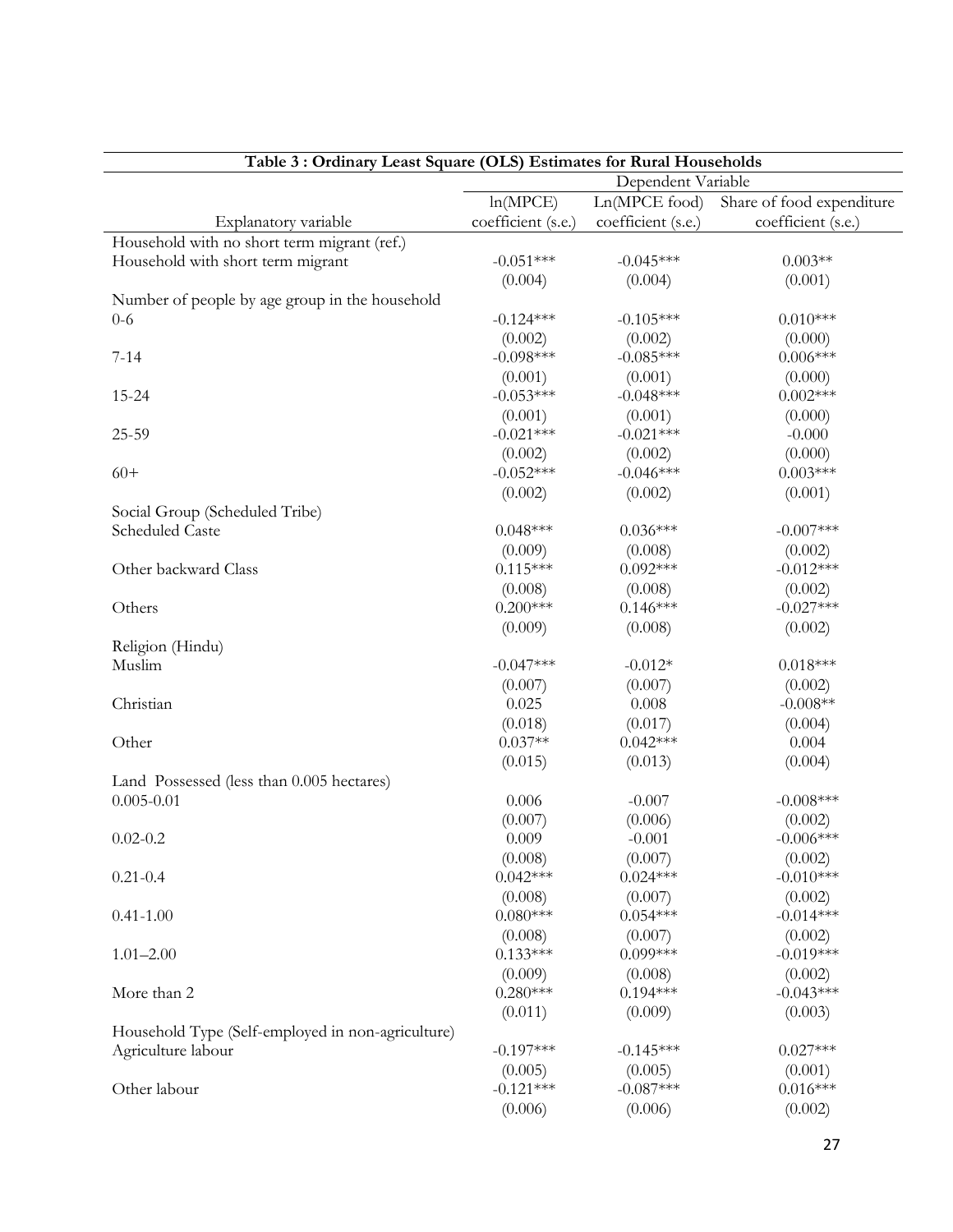| Self-employed in agriculture                                                  | $-0.075***$ | $-0.029***$ | $0.024***$  |
|-------------------------------------------------------------------------------|-------------|-------------|-------------|
|                                                                               | (0.006)     | (0.005)     | (0.002)     |
| Others                                                                        | $0.137***$  | $0.084***$  | $-0.025***$ |
|                                                                               | (0.007)     | (0.005)     | (0.002)     |
| Sub round (October-December)                                                  |             |             |             |
| July-September                                                                | $0.034***$  | $0.023***$  | $-0.006***$ |
|                                                                               | (0.007)     | (0.007)     | (0.002)     |
| January- March                                                                | $0.057***$  | $0.047***$  | $-0.006***$ |
|                                                                               | (0.007)     | (0.007)     | (0.002)     |
| April-June                                                                    | $0.085***$  | $0.076***$  | $-0.006***$ |
|                                                                               | (0.007)     | (0.007)     | (0.002)     |
| Constant                                                                      | $7.009***$  | $6.416***$  | $0.564***$  |
|                                                                               | (0.044)     | (0.039)     | (0.011)     |
| R-Squared                                                                     | 0.474       | 0.445       | 0.217       |
| Observations                                                                  | 79,068      | 79,061      | 79,068      |
| Robust standard errors in parentheses; *** $p<0.01$ , ** $p<0.05$ , * $p<0.1$ |             |             |             |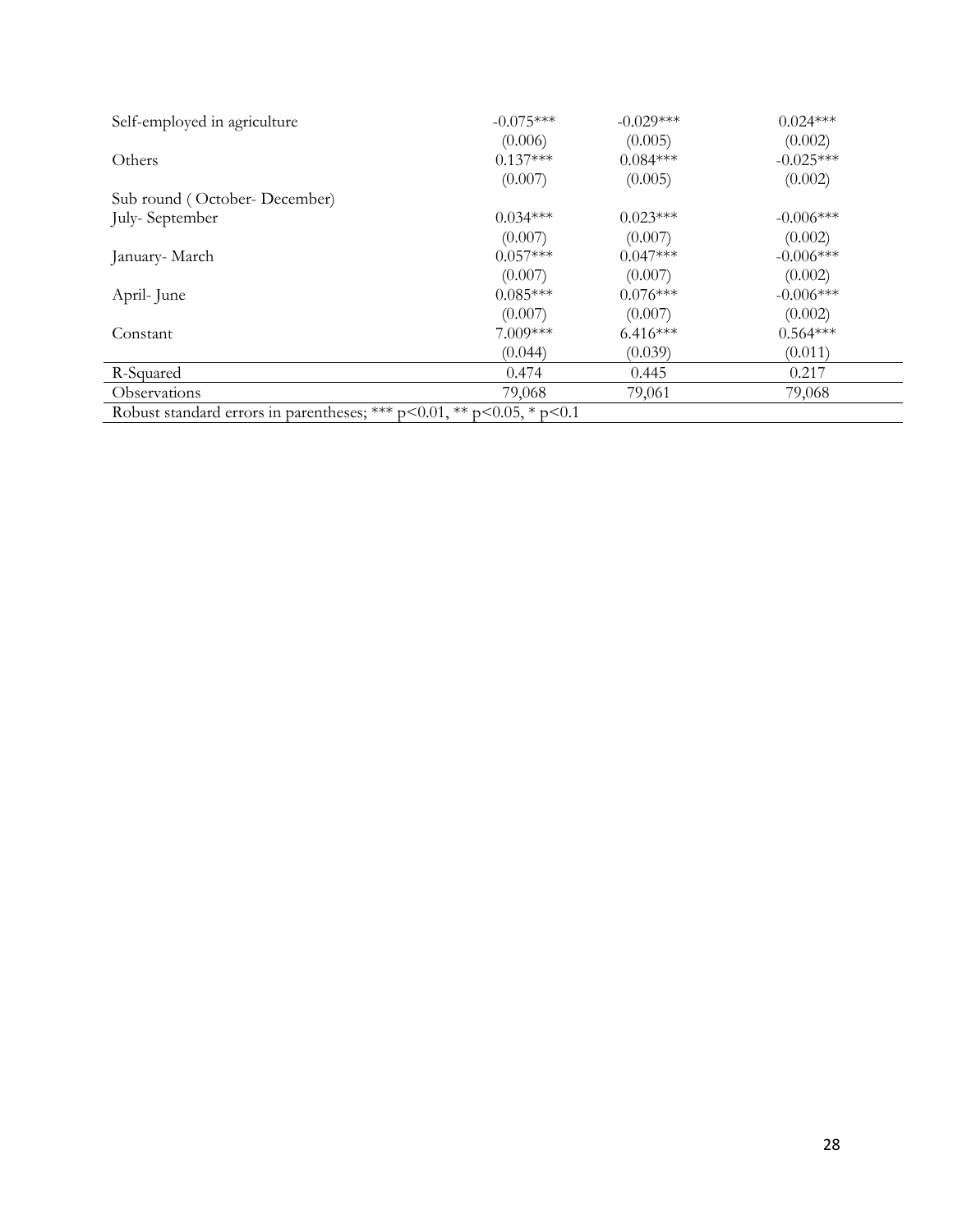| Table 4 : First Stage Estimates of the IV Model for Rural Households |                                   |
|----------------------------------------------------------------------|-----------------------------------|
|                                                                      | Dependent Variable                |
|                                                                      | Short term migrant in a household |
| Explanatory variable                                                 | coefficient (s.e.)                |
| Share of urban population                                            | $-0.00025$                        |
|                                                                      | (0.002)                           |
| Migrant network                                                      | $-0.318***$                       |
|                                                                      | (0.068)                           |
| Number of people by age group in the household                       |                                   |
| $0 - 6$                                                              | $0.004***$                        |
|                                                                      | (0.002)                           |
| $7 - 14$                                                             | 0.001                             |
|                                                                      | (0.001)                           |
| 15-24                                                                | $0.039***$                        |
|                                                                      | (0.001)                           |
| 25-59                                                                | $0.034***$                        |
|                                                                      | (0.002)                           |
| $60+$                                                                | $-0.005***$                       |
|                                                                      | (0.002)                           |
|                                                                      |                                   |
| Social Group (Scheduled Tribe)                                       |                                   |
| Scheduled Caste                                                      | $-0.004$                          |
|                                                                      | (0.007)                           |
| Other backward Class                                                 | $-0.012*$                         |
|                                                                      | (0.007)                           |
| Others                                                               | $-0.028***$                       |
|                                                                      | (0.007)                           |
| Religion (Hindu)                                                     |                                   |
| Muslim                                                               | $0.021***$                        |
|                                                                      | (0.006)                           |
| Christian                                                            | 0.000                             |
|                                                                      | (0.010)                           |
| Other                                                                | 0.004                             |
|                                                                      | (0.009)                           |
| Land Possessed (less than 0.005 hectares)                            |                                   |
| $0.005 - 0.01$                                                       | $0.017***$                        |
|                                                                      | (0.005)                           |
| $0.02 - 0.2$                                                         | $0.029***$                        |
|                                                                      | (0.006)                           |
| $0.21 - 0.4$                                                         | $0.042***$                        |
|                                                                      | (0.006)                           |
| $0.41 - 1.00$                                                        | $0.034***$                        |
|                                                                      |                                   |
|                                                                      | (0.006)<br>$0.023***$             |
| $1.01 - 2.00$                                                        |                                   |
|                                                                      | (0.007)                           |
| More than 2                                                          | $-0.016**$                        |
|                                                                      | (0.008)                           |
| Household Type (Self-employed in non-agriculture)                    |                                   |
| Agriculture labour                                                   | $0.046***$                        |
|                                                                      | (0.005)                           |
| Other labour                                                         | $0.094***$                        |
|                                                                      | (0.007)                           |
| Self-employed in agriculture                                         | $-0.032***$                       |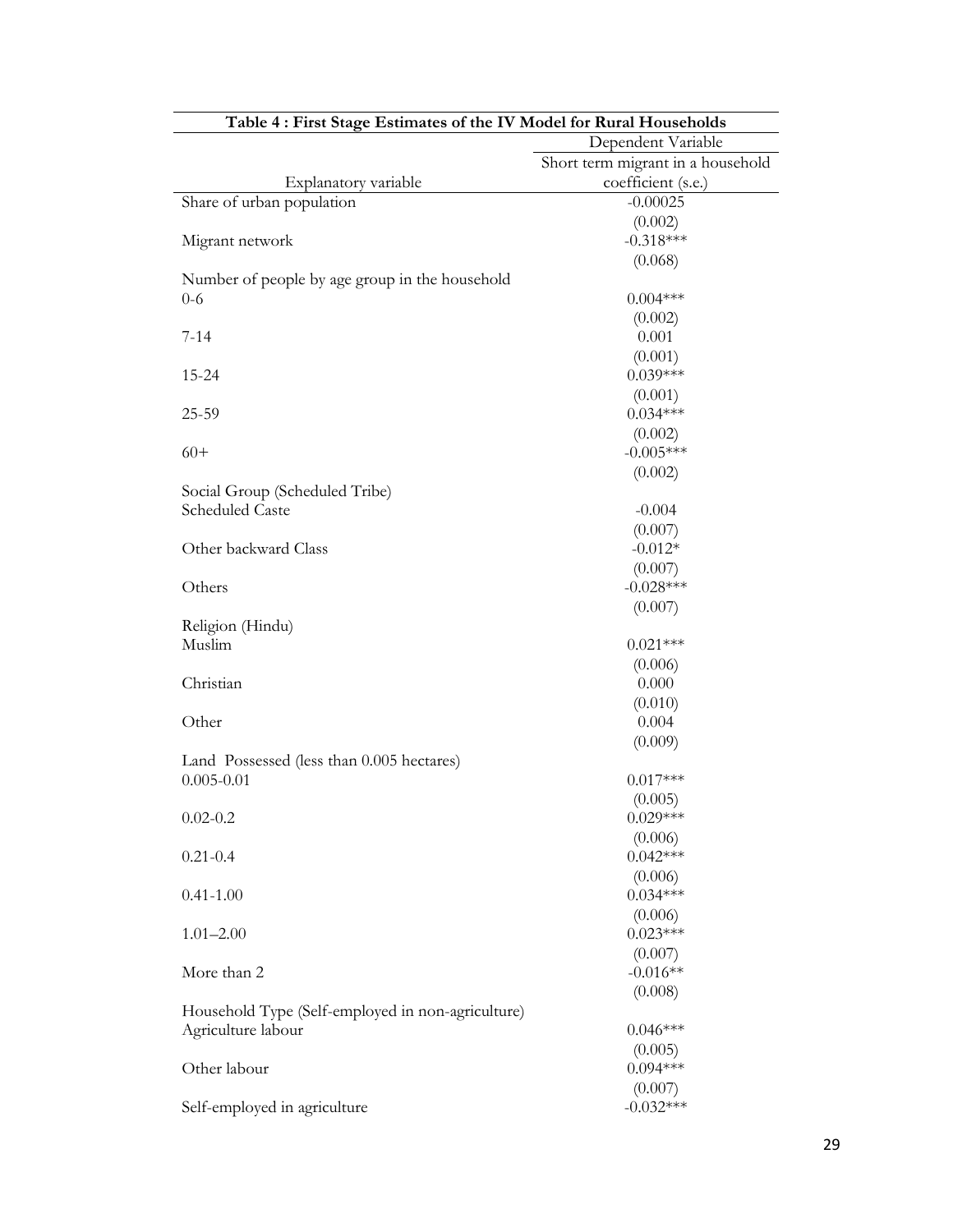|                                                                       | (0.005)     |
|-----------------------------------------------------------------------|-------------|
| Others                                                                | $-0.039***$ |
|                                                                       | (0.005)     |
| Sub round (October-December)                                          |             |
| July-September                                                        | $-0.004$    |
|                                                                       | (0.005)     |
| January- March                                                        | $-0.006$    |
|                                                                       | (0.005)     |
| April-June                                                            | $-0.007$    |
|                                                                       | (0.005)     |
| Constant                                                              | 0.051       |
|                                                                       | (0.056)     |
| Regional dummies included                                             | Yes         |
| R-Squared                                                             | 0.106       |
| Observations                                                          | 79,068      |
| Robust standard errors in parentheses; *** p<0.01, ** p<0.05, * p<0.1 |             |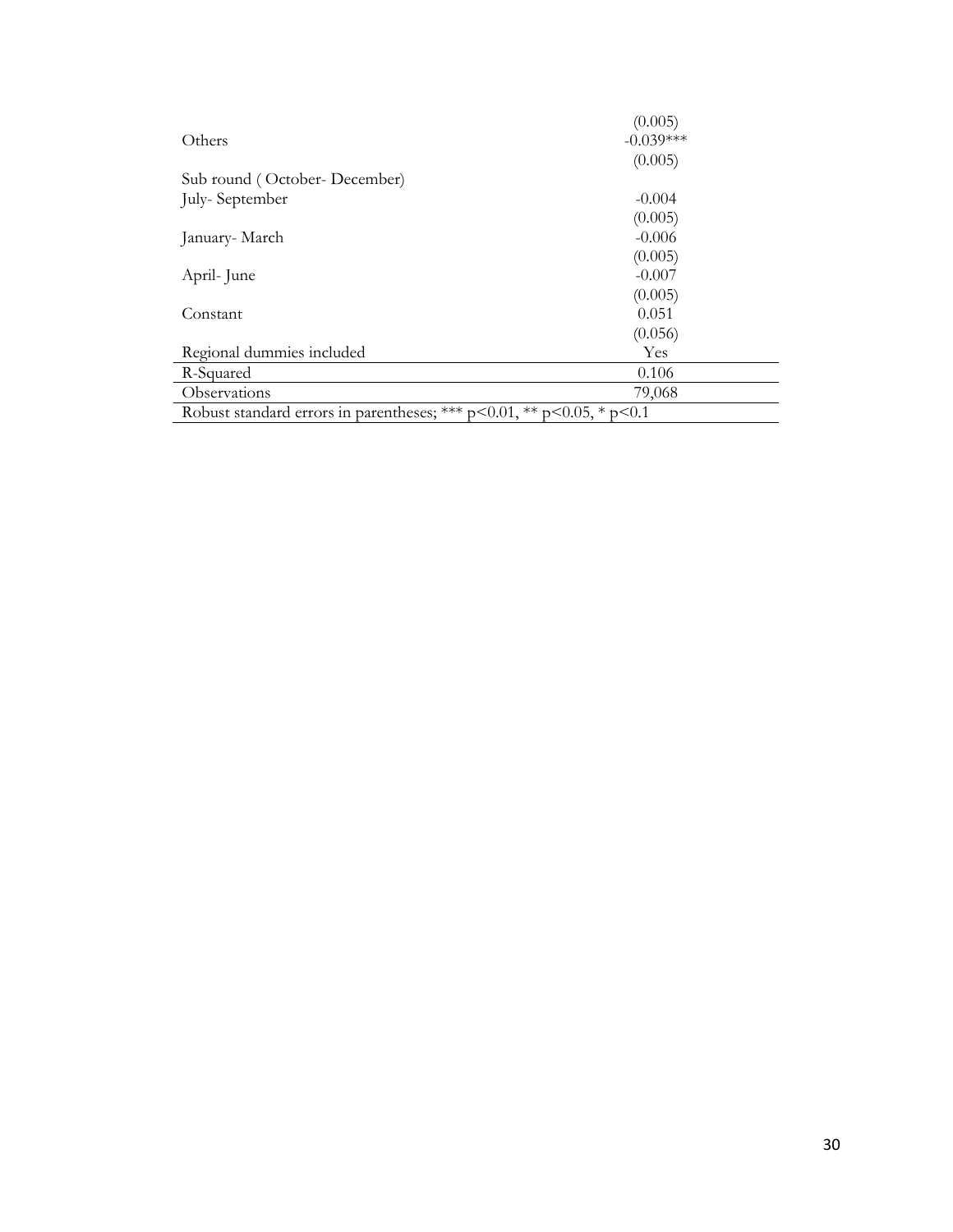| Table 5 : Instrumental Variable (IV) Diagnostic Tests |                            |                 |                           |  |
|-------------------------------------------------------|----------------------------|-----------------|---------------------------|--|
|                                                       | Model (dependent variable) |                 |                           |  |
|                                                       | ln(MPCE)                   | $ln(MPCE$ food) | Share of food expenditure |  |
|                                                       | Statistic                  | Statistic       | Statistic                 |  |
| <b>Diagnostic Tests</b>                               | (p-value)                  | (p-value)       | (p-value)                 |  |
| F-Test of Excluded Instruments                        | 10.9                       | 10.89           | 10.90                     |  |
|                                                       | (0.00)                     | (0.00)          | (0.00)                    |  |
| Under identification Test                             | 22.2                       | 22.21           | 22.21                     |  |
| (Kleibergen-Paap rk LM statistic)                     | (0.00)                     | (0.00)          | (0.00)                    |  |
| Weak Identification Test                              | 22.535                     | 22.535          | 22.535                    |  |
| (Cragg-Donald F statistic)                            | (0.00)                     | (0.00)          | (0.00)                    |  |
| Over identification Test of All Instruments           | 1.878                      | 0.877           | 2.916                     |  |
| (Hansen J Statistic)                                  | (0.1706)                   | (0.3491)        | (0.088)                   |  |
| <b>Endogenity Test</b>                                | 22.833                     | 16.331          | 3.594                     |  |
|                                                       | (0.00)                     | (0.001)         | (0.058)                   |  |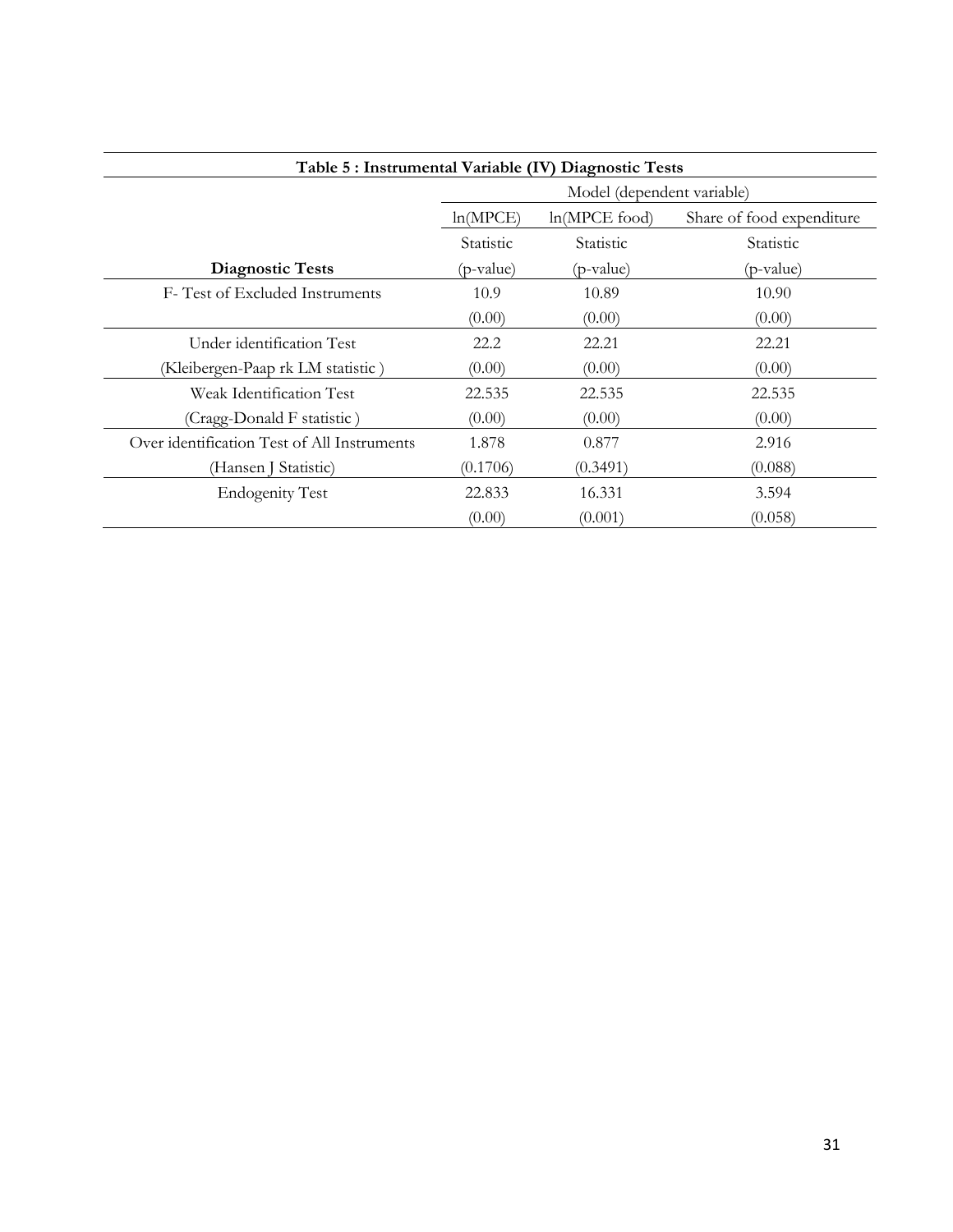| Table 6: Instrumental Variable Estimates for Rural Households |                       |                    |                           |  |
|---------------------------------------------------------------|-----------------------|--------------------|---------------------------|--|
|                                                               | Dependent Variables   |                    |                           |  |
|                                                               | ln(MPCE)              | $ln(MPCE$ food)    | Share of food expenditure |  |
| Explanatory variables                                         | coefficient (S.E.)    | coefficient (S.E.) | coefficient (S.E.)        |  |
| Household with no short term migrant (ref.)                   |                       |                    |                           |  |
| Household with short term migrant                             | $-1.651***$           | $-1.308***$        | $0.164*$                  |  |
|                                                               | (0.451)               | (0.379)            | (0.098)                   |  |
| Number of people by age group in the                          |                       |                    |                           |  |
| household                                                     |                       |                    |                           |  |
| $0 - 6$                                                       | $-0.117***$           | $-0.1000$ ***      | $0.009***$                |  |
|                                                               | (0.003)               | (0.003)            | (0.0006)                  |  |
| $7 - 14$                                                      | $-0.096***$           | $-0.084***$        | $0.006***$                |  |
|                                                               | (0.003)               | (0.002)            | (0.0004)                  |  |
| 15-24                                                         | 0.009                 | 0.0007             | $-0.004$                  |  |
|                                                               | (0.018)               | (0.015)            | (0.004)                   |  |
| 25-59                                                         | $0.033**$             | $0.022*$           | $-0.006*$                 |  |
|                                                               | (0.016)               | (0.013)            | (0.003)                   |  |
| $60+$                                                         | $-0.06***$            | $-0.052***$        | $0.004***$                |  |
|                                                               | (0.004)               | (0.004)            | (0.0008)                  |  |
| Social Group (Scheduled Tribe)                                |                       |                    |                           |  |
| <b>Scheduled Caste</b>                                        | $0.044***$            | $0.033***$         | $-0.007***$               |  |
|                                                               | (0.014)               | (0.012)            | (0.002)                   |  |
| Other backward Class                                          | $0.098***$            | $0.079***$         | $-0.01***$                |  |
|                                                               | (0.014)               | (0.012)            | (0.003)                   |  |
| Others                                                        | $0.158***$            | $0.113***$         | $-0.023***$               |  |
|                                                               | (0.018)               | (0.015)            | (0.004)                   |  |
| Religion (Hindu)                                              |                       |                    |                           |  |
| Muslim                                                        | $-0.014$              | 0.014              | $0.014***$                |  |
|                                                               | (0.015)               | (0.012)            | (0.003)                   |  |
| Christian                                                     | 0.022                 | 0.006              | $-0.008*$                 |  |
|                                                               | (0.025)               | (0.022)            | (0.004)                   |  |
| Other                                                         | $0.041**$             | $0.045***$         | 0.004                     |  |
|                                                               | (0.02)                | (0.017)            | (0.004)                   |  |
| Land Possessed (less than 0.005 hectares)                     |                       |                    |                           |  |
| $0.005 - 0.01$                                                | $0.035**$             | 0.015              | $-0.011***$               |  |
|                                                               |                       |                    |                           |  |
|                                                               | (0.014)<br>$0.058***$ | (0.011)            | (0.003)                   |  |
| $0.02 - 0.2$                                                  |                       | $0.038**$          | $-0.012***$               |  |
|                                                               | (0.018)               | (0.015)            | (0.004)                   |  |
| $0.21 - 0.4$                                                  | $0.112***$            | $0.079***$         | $-0.018***$               |  |
|                                                               | (0.023)               | (0.019)            | (0.005)                   |  |
| $0.41 - 1.00$                                                 | $0.137***$            | $0.099***$         | $-0.02***$                |  |
|                                                               | (0.02)                | (0.017)            | (0.004)                   |  |
| $1.01 - 2.00$                                                 | $0.172***$            | $0.13***$          | $-0.023***$               |  |
|                                                               | (0.017)               | (0.014)            | (0.003)                   |  |
| More than 2                                                   | $0.256***$            | $0.176***$         | $-0.041***$               |  |
|                                                               | (0.018)               | (0.014)            | (0.003)                   |  |
| Household Type (Self-employed in non-                         |                       |                    |                           |  |
| agriculture)                                                  |                       |                    |                           |  |
| Agriculture labour                                            | $-0.123***$           | $-0.086***$        | $0.020***$                |  |
|                                                               | (0.023)               | (0.019)            | (0.005)                   |  |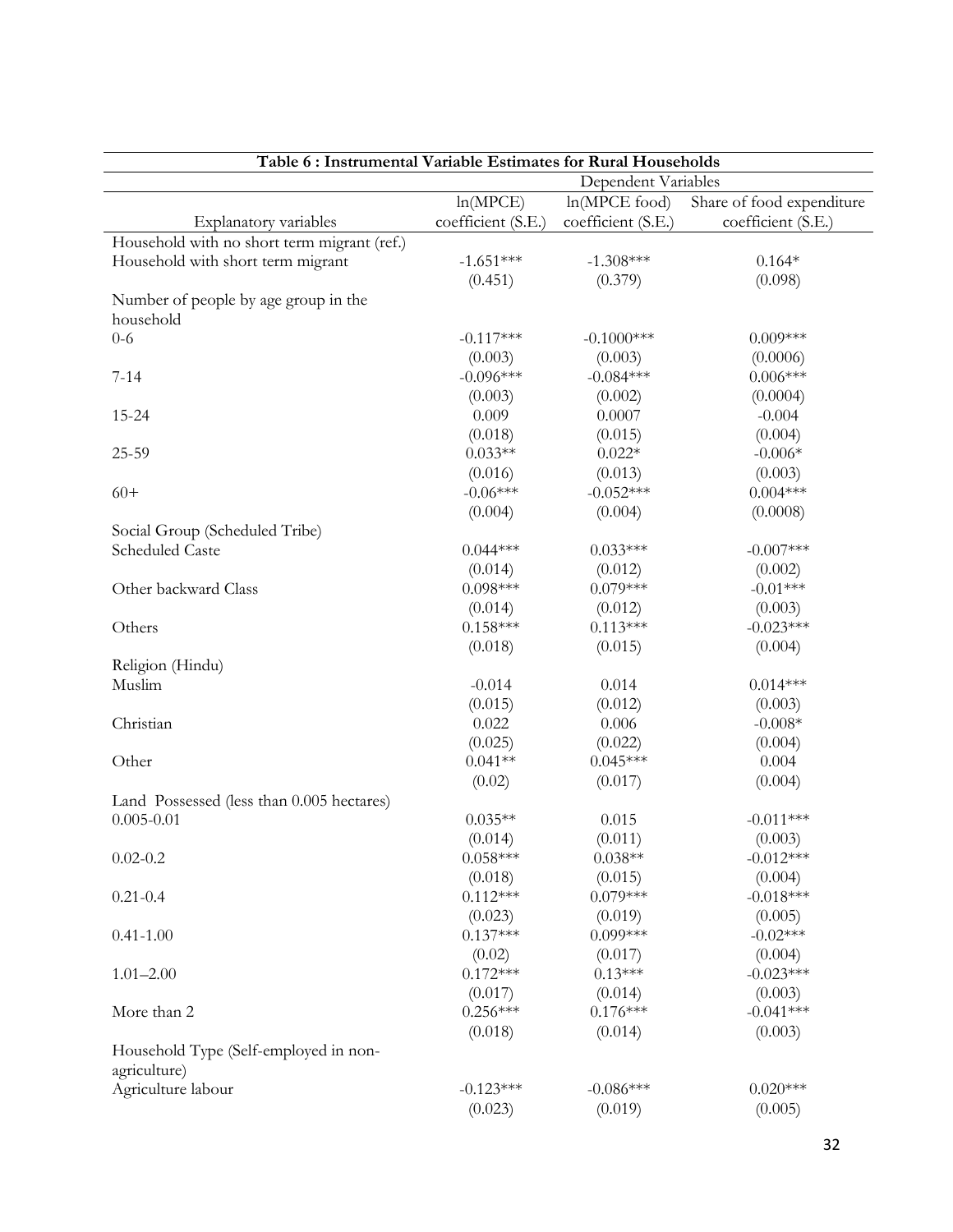| Other labour                                                                  | 0.029       | 0.031      | 0.001       |
|-------------------------------------------------------------------------------|-------------|------------|-------------|
|                                                                               | (0.044)     | (0.037)    | (0.009)     |
| Self-employed in agriculture                                                  | $-0.127***$ | $-0.07***$ | $0.029***$  |
|                                                                               | (0.018)     | (0.015)    | (0.004)     |
| Others                                                                        | $0.074***$  | $0.034**$  | $-0.019***$ |
|                                                                               | (0.02)      | (0.017)    | (0.004)     |
| Sub round (October-December)                                                  |             |            |             |
| July-September                                                                | $0.028***$  | $0.019**$  | $-0.006***$ |
|                                                                               | (0.011)     | (0.009)    | (0.002)     |
| January- March                                                                | $0.047***$  | $0.039***$ | $-0.005**$  |
|                                                                               | (0.011)     | (0.009)    | (0.002)     |
| April-June                                                                    | $0.074***$  | $0.067***$ | $-0.005**$  |
|                                                                               | (0.011)     | (0.009)    | (0.002)     |
| Constant                                                                      | $6.97***$   | $6.385***$ | $0.568***$  |
|                                                                               | (0.05)      | (0.046)    | (0.011)     |
| Regional dummies Included                                                     | Yes         | Yes        | Yes         |
| <i><b>Observations</b></i>                                                    | 79,068      | 79,061     | 79,068      |
| Robust standard errors in parentheses; *** $p<0.01$ , ** $p<0.05$ , * $p<0.1$ |             |            |             |